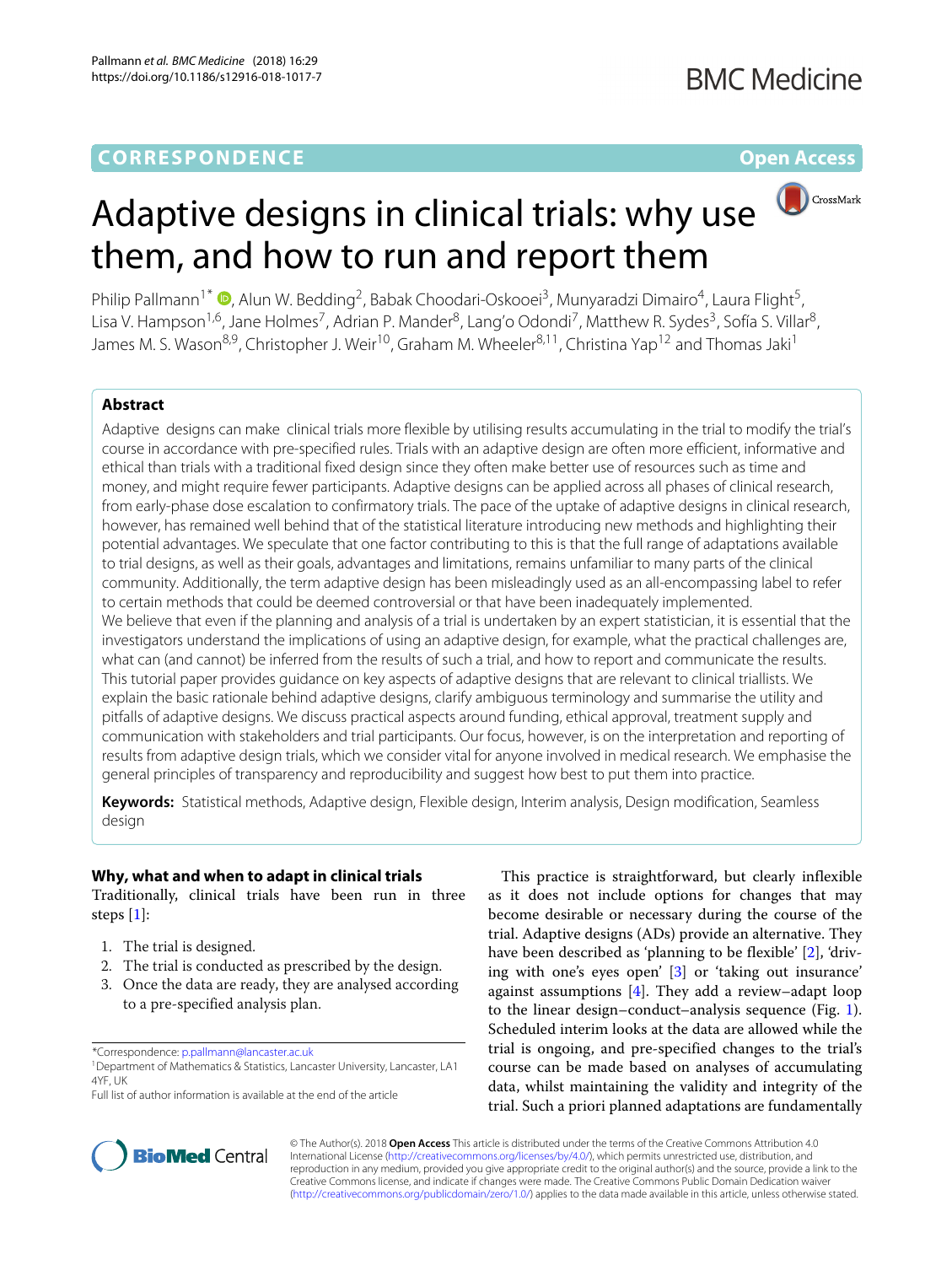

<span id="page-1-0"></span>different from unplanned ad hoc modifications, which are common in traditional trials (e.g. alterations to the eligibility criteria).

Pre-planned changes that an AD may permit include, but are not limited to [\[5\]](#page-11-4):

- refining the sample size
- abandoning treatments or doses
- changing the allocation ratio of patients to trial arms
- identifying patients most likely to benefit and focusing recruitment efforts on them
- stopping the whole trial at an early stage for success or lack of efficacy.

Table [1](#page-1-1) lists some well-recognised adaptations and examples of their use. Note that multiple adaptations may be used in a single trial, e.g. a group-sequential design may also feature mid-course sample size re-estimation and/or adaptive randomisation [\[6\]](#page-11-5), and many multi-arm multi-stage (MAMS) designs are inherently seamless [\[7\]](#page-11-6). ADs can improve trials across all phases of clinical development, and seamless designs allow for a more rapid transition between phases I and II  $[8, 9]$  $[8, 9]$  $[8, 9]$  or phases II and III [\[10,](#page-11-9) [11\]](#page-11-10).

The defining characteristic of all ADs is that results from interim data analyses are used to modify the ongoing trial, without undermining its integrity or validity [\[12\]](#page-11-11). Preserving the integrity and validity is crucial. In an AD, data are repeatedly examined. Thus, we need to make sure they are collected, analysed and stored correctly and in accordance with good clinical practice at every stage. Integrity means ensuring that trial data and processes have not been compromised, e.g. minimising information leakage at the interim analyses [\[13\]](#page-11-12). Validity implies there is an assurance that the trial answers the original research questions appropriately, e.g. by using methods that provide accurate estimates of treatment effects [\[14\]](#page-11-13) and correct *p* values [\[15–](#page-11-14)[17\]](#page-11-15) and confidence intervals (CIs) for the treatment comparisons [\[18,](#page-11-16) [19\]](#page-11-17). All these issues will be discussed in detail in subsequent sections.

The flexibility to make mid-course adaptations to a trial is not a virtue in itself but rather a gateway to more efficient trials [\[20\]](#page-11-18) that should also be more appealing from a patient's perspective in comparison to non-ADs because:

<span id="page-1-1"></span>

| <b>Table 1</b> Overview of adaptive designs with examples of trials |  |  |
|---------------------------------------------------------------------|--|--|
| that employed these methods                                         |  |  |

| Design                              | Idea                                                                                                                           | Examples                                                                             |
|-------------------------------------|--------------------------------------------------------------------------------------------------------------------------------|--------------------------------------------------------------------------------------|
| Continual<br>reassessment<br>method | Model-based dose escalation to<br>estimate the maximum tolerated<br>dose                                                       | <b>TRAFIC [136],</b><br>Viola [137],<br>RomiCar <sup>[138]</sup>                     |
|                                     | Group-sequential Include options to stop the trial<br>early for safety, futility or efficacy                                   | DEVELOP-UK [139]                                                                     |
| Sample size<br>re-estimation        | Adjust sample size to ensure the<br>desired power                                                                              | DEVELOP-UK [139]                                                                     |
| Multi-arm<br>multi-stage            | Explore multiple treatments,<br>doses, durations or combinations<br>with options to 'drop losers' or<br>'select winners' early | <b>TAILOR</b> [31],<br>STAMPEDE [67, 140],<br>COMPARE [141],<br>18-F PET study [142] |
| Population<br>enrichment            | Narrow down recruitment to<br>patients more likely to benefit<br>(most) from the treatment                                     | Rizatriptan study<br>[143, 144]                                                      |
| Biomarker-<br>adaptive              | Incorporate information from or<br>adapt on biomarkers                                                                         | FOCUS4 [145],<br>DILfrequency [146];<br>examples in [147, 148]                       |
| Adaptive<br>randomisation           | Shift allocation ratio towards<br>more promising or informative<br>treatment(s)                                                | DexFEM [149];<br>case studies in<br>[150, 151]                                       |
| Adaptive<br>dose-ranging            | Shift allocation ratio towards<br>more promising or informative<br>dose(s)                                                     | DILfrequency [146]                                                                   |
| Seamless phase<br>1/                | Combine safety and activity<br>assessment into one trial                                                                       | MK-0572 [152],<br>Matchpoint [153, 154]                                              |
| Seamless phase<br>  /               | Combine selection and<br>confirmatory stages into one trial                                                                    | Case studies in [133]                                                                |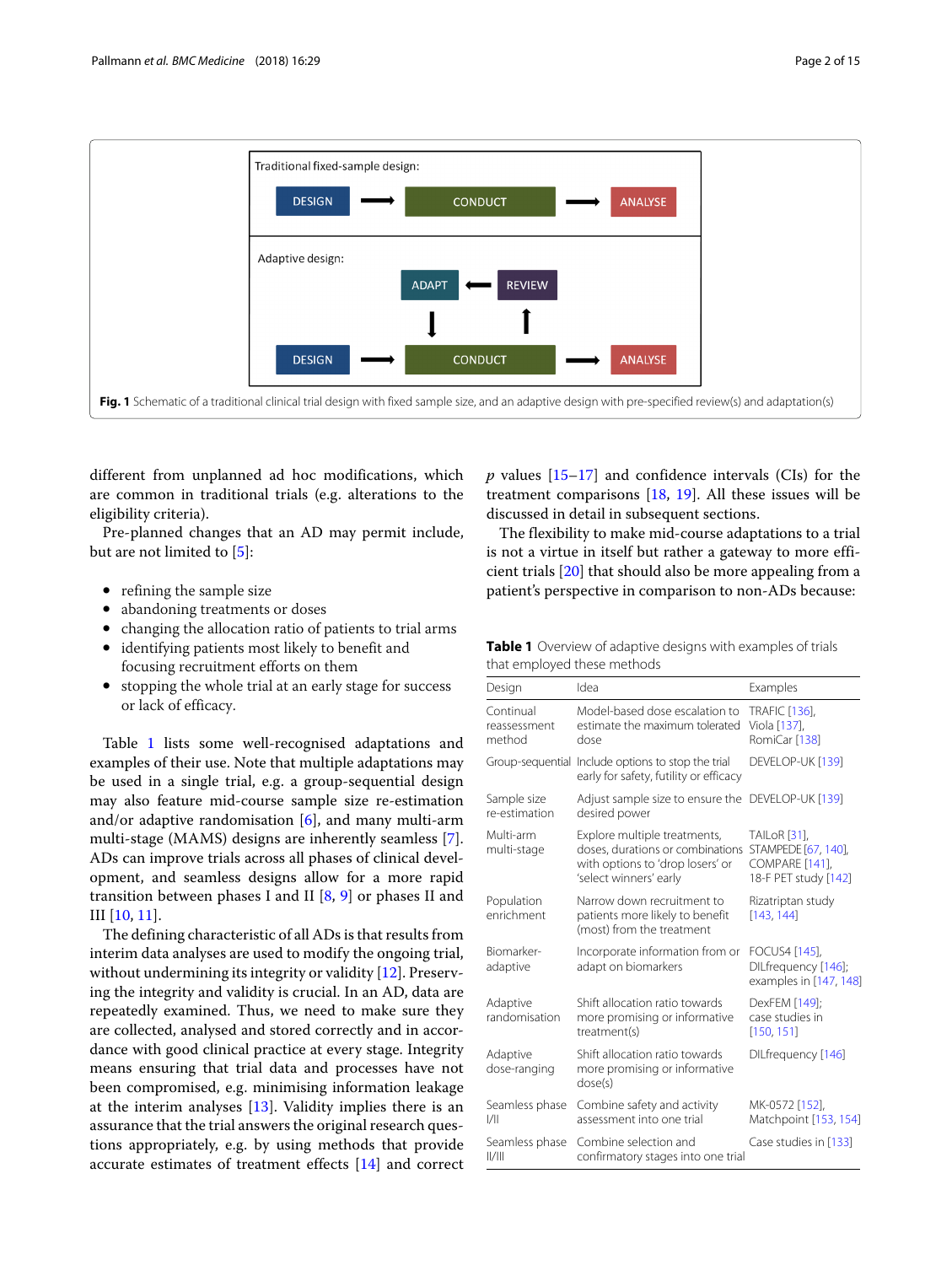- Recruitment to futile treatment arms may stop early.
- Fewer patients may be randomised to a less promising treatment or dose.
- On average, fewer patients may be required overall to ensure the same high chance of getting the right answer.
- An underpowered trial, which would mean a waste of resources, may be prevented.
- A better understanding of the dose–response or dose–toxicity relationship may be achieved, thus, facilitating the identification of a safe and effective dose to use clinically.
- The patient population most likely to benefit from a treatment may be identified.
- Treatment effects may be estimated with greater precision, which reduces uncertainty about what the better treatment is.
- A definitive conclusion may be reached earlier so that novel effective medicines can be accessed sooner by the wider patient population who did not participate in the trial.

ADs have been available for more than 25 years [\[21\]](#page-11-20), but despite their clear benefits in many situations, they are still far from established in practice (with the notable exception of group-sequential methods, which many people would not think to recognise as being adaptive) for a variety of reasons. Well-documented barriers [\[22](#page-11-21)[–29\]](#page-11-22) include lack of expertise or experience, worries of how funders and regulators may view ADs, or indeed more fundamental practical challenges and limitations specific to certain types of ADs.

We believe that another major reason why clinical investigators are seldom inclined to adopt ADs is that there is a lack of clarity about:

- when they are applicable
- what they can (and cannot) accomplish
- what their practical implications are
- how their results should be interpreted and reported.

To overcome these barriers, we discuss in this paper some practical obstacles to implementing ADs and how to clear them, and we make recommendations for interpreting and communicating the findings of an AD trial. We start by illustrating the benefits of ADs with three successful examples from real clinical trials.

# **Case studies: benefits of adaptive designs**

# **A trial with blinded sample size re-estimation**

Combination Assessment of Ranolazine in Stable Angina (CARISA) was a multi-centre randomised double-blind trial to investigate the effect of ranolazine on the exercising capacity of patients with severe chronic angina [\[30\]](#page-11-23). Participants were randomly assigned to one of three arms: twice daily placebo or 750 mg or 1000 mg of ranolazine given over 12 weeks, in combination with standard doses of either atenolol, amlodipine or diltiazem at the discretion of the treating physician. The primary endpoint was treadmill exercise duration at trough, i.e. 12 hours after dosing. The sample size necessary to achieve 90% power was calculated as 462, and expanded to 577 to account for potential dropouts.

After 231 patients had been randomised and followed up for 12 weeks, the investigators undertook a planned blinded sample size re-estimation. This was done to maintain the trial power at 90% even if assumptions underlying the initial sample size calculation were wrong. The standard deviation of the primary endpoint turned out to be considerably higher than planned for, so the recruitment target was increased by 40% to 810. The adaptation prevented an underpowered trial, and as it was conducted in a blinded fashion, it did not increase the type I error rate. Eventually, a total of 823 patients were randomised in CARISA. The trial met the primary endpoint and could claim a significant improvement in exercise duration for both ranolazine doses.

#### **A multi-arm multi-stage trial**

Telmisartan and Insulin Resistance in HIV (TAILoR) was a phase II dose-ranging multi-centre randomised openlabel trial investigating the potential of telmisartan to reduce insulin resistance in HIV patients on combination antiretroviral therapy [\[31\]](#page-11-19). It used a MAMS design [\[32\]](#page-11-24) with one interim analysis to assess the activity of three telmisartan doses (20, 40 or 80 mg daily) against control, with equal randomisation between the three active dose arms and the control arm. The primary endpoint was the 24-week change in insulin resistance (as measured by a validated surrogate marker) versus baseline.

The interim analysis was conducted when results were available for half of the planned maximum of 336 patients. The two lowest dose arms were stopped for futility, whereas the 80 mg arm, which showed promising results at interim, was continued along with the control. Thus, the MAMS design allowed the investigation of multiple telmisartan doses but recruitment to inferior dose arms could be stopped early to focus on the most promising dose.

#### **An adaptive randomisation trial**

Giles et al. conducted a randomised trial investigating three induction therapies for previously untreated, adverse karyotype, acute myeloid leukaemia in elderly patients [\[33\]](#page-11-25). Their goal was to compare the standard combination regimen of idarubicin and ara-C (IA) against two experimental combination regimens involving troxacitabine and either idarubicin or ara-C (TI and TA, respectively). The primary endpoint was complete remission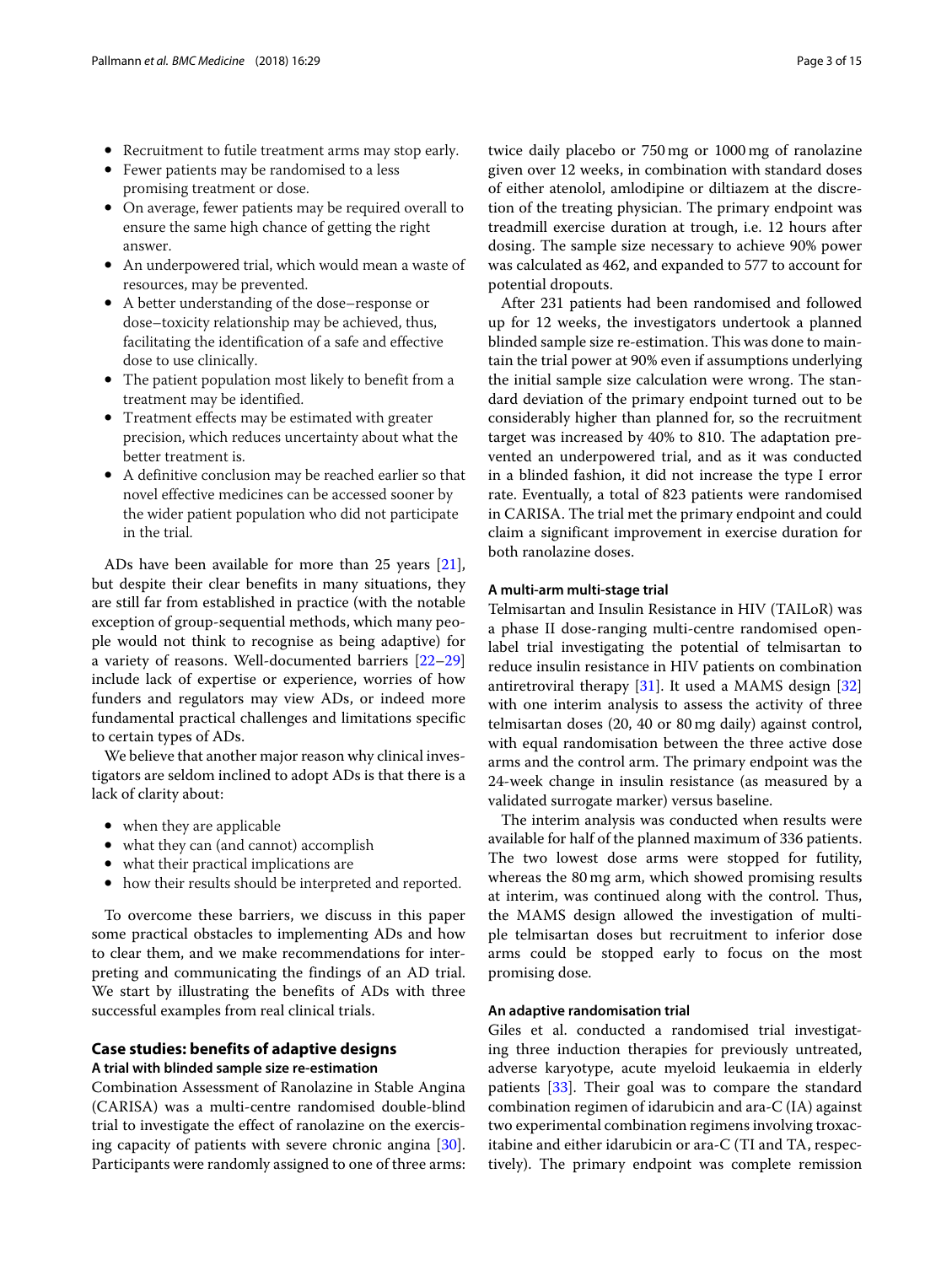without any non-haematological grade 4 toxicities by 50 days. The trial began with equal randomisation to the three arms but then used a response-adaptive randomisation (RAR) scheme that allowed changes to the randomisation probabilities, depending on observed outcomes: shifting the randomisation probabilities in favour of arms that showed promise during the course of the trial or stopping poorly performing arms altogether (i.e. effectively reducing their randomisation probability to zero). The probability of randomising to IA (the standard) was held constant at 1/3 as long as all three arms remained part of the trial. The RAR design was motivated by the desire to reduce the number of patients randomised to inferior treatment arms.

After 24 patients had been randomised, the probability of randomising to TI was just over 7%, so recruitment to this arm was terminated and the randomisation probabilities for IA and TA recalculated (Fig. [2\)](#page-3-0). The trial was eventually stopped after 34 patients, when the probability of randomising to TA had dropped to 4%. The final success rates were 10/18 (56%) for IA, 3/11 (27%) for TA, and 0/5 (0%) for TI. Due to the RAR design, more than half of the patients (18/34) were treated with the standard of care (IA), which was the best of the three treatments on the basis of the observed outcome data, and the trial could be stopped after 34 patients, which was less than half of the planned maximum of 75. On the other hand, the randomisation probabilities were highly imbalanced in favour of the control arm towards the end, suggesting that recruitment to this trial could have been stopped even earlier (e.g. after patient 26).

#### **Practical aspects**

As illustrated by these examples, ADs can bring about major benefits, such as shortening trial duration or obtaining more precise conclusions, but typically at the price of being more complex than traditional fixed designs. In this section, we briefly highlight five key areas where additional thought and discussions are necessary when planning to use an AD. Considering these aspects is vital for clinical investigators, even if they have a statistician to design and analyse the trial. The advice we give here is largely based on our own experiences with ADs in the UK public sector.

#### **Obtaining funding**

Before a study can begin, funding to conduct it must be obtained. The first step is to convince the decision-making body that the design is appropriate (in addition to showing scientific merits and potential, as with any other study). This is sometimes more difficult with ADs than for traditional trial designs, as the decision makers might not be as familiar with the methods proposed, and committees can tend towards conservative decisions. To overcome this, it is helpful to ensure that the design is explained in non-technical terms while its advantages over (nonadaptive) alternatives and its limitations are highlighted. On occasion, it might also be helpful to involve a statistician with experience of ADs, either by recommending the expert to be a reviewer of the proposal or by including an independent assessment report when submitting the case.

Other challenges related to funding are more specific to the public sector, where staff are often employed for a specific study. Questions, such as 'How will the time

<span id="page-3-0"></span>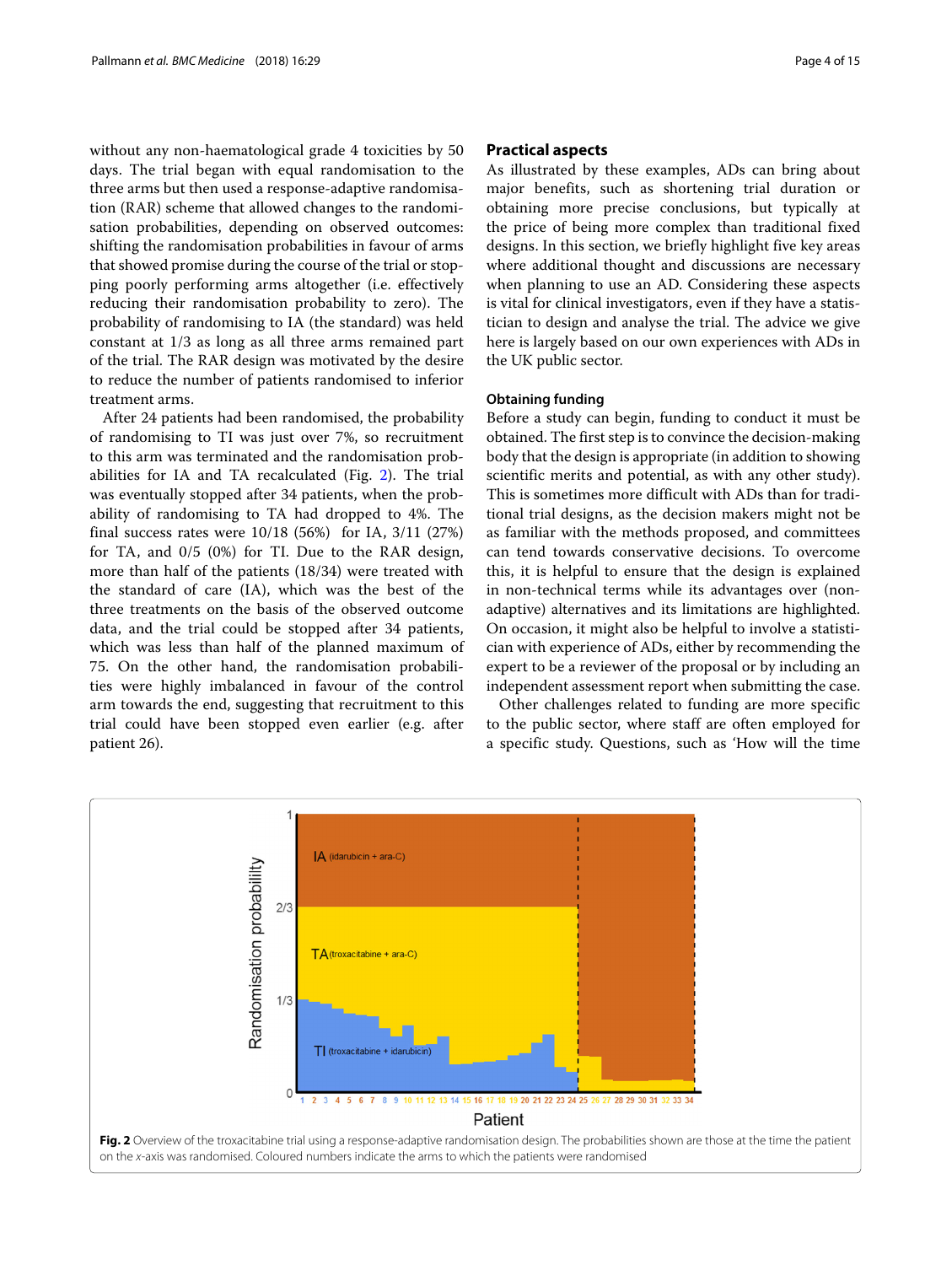for developing the design be funded?' and 'What happens if the study stops early?' need to be considered. In our experience, funders are often supportive of ADs and therefore, tend to be flexible in their arrangements, although decisions seem to be on a case-by-case basis. Funders frequently approve of top-up funding to increase the sample size based on promising interim results [\[34,](#page-11-26) [35\]](#page-11-27), especially if there is a cap on the maximum sample size [\[36\]](#page-12-1).

To overcome the issue of funding the time to prepare the application, we have experience of funders agreeing to cover these costs retrospectively (e.g. [\[37\]](#page-12-2)). Some have also launched funding calls specifically to support the work-up of a trial application, e.g. the Joint Global Health trials scheme [\[38\]](#page-12-3), which awards trial development grants, or the Planning Grant Program (R34) of the National Institutes of Health [\[39\]](#page-12-4).

#### **Communicating the design to trial stakeholders**

Once funding has been secured, one of the next challenges is to obtain ethics approval for the study. While this step is fairly painless in most cases, we have had experiences where further questions about the AD were raised, mostly around whether the design makes sense more broadly, suggesting unfamiliarity with AD methods overall. These clarifications were easily answered, although in one instance we had to obtain a letter from an independent statistical expert to confirm the appropriateness of the design. In our experience, communications with other stakeholders, such as independent data monitoring committees (IDMCs) and regulators, have been straightforward and at most required a teleconference to clarify design aspects. Explaining simulation results to stakeholders will help to increase their appreciation of the benefits and risks of any particular design, as will walking them through individual simulated trials, highlighting common features of data sets associated with particular adaptations.

The major regulatory agencies for Europe and the US have recently issued detailed guidelines on ADs [\[40–](#page-12-5)[42\]](#page-12-6). They tend to be well-disposed towards AD trials, especially when the design is properly justified and concerns about type I error rate control and bias are addressed [\[43,](#page-12-7) [44\]](#page-12-8). We will expand on these aspects in subsequent sections.

#### **Communicating the design to trial participants**

Being clear about the design of the study is a key requirement when recruiting patients, which in practice will be done by staff of the participating sites. While, in general, the same principles apply as for traditional designs, the nature of ADs makes it necessary to allow for the specified adaptations. Therefore, it is good practice to prepare patient information sheets and similar information for all possible adaptations at the start of the study. For example, for a multi-arm treatment selection trial where recruitment to all but one of the active treatment arms is terminated at an interim analysis, separate patient information sheets should be prepared for the first stage of the study (where patients can be randomised to control or any active treatment), and for the second stage, there should be separate sheets for each active versus control arm.

#### **IDMC and trial steering committee roles**

Reviewing observed data at each interim analysis requires careful thought to avoid introducing bias into the trial. For treatment-masked (blinded) studies that allow changes that may reveal—implicitly or explicitly—some information about the effectiveness of the treatments (e.g. stopping arms or changing allocation ratios) it is important to keep investigators and other people with a vested interest in the study blinded wherever possible to ensure its integrity. For example, they should not see any unblinded results for specific arms during the study to prevent ad hoc decisions being made about discontinuing arms or changing allocation ratios on the basis of accrued data. When stopping recruitment to one or more treatment arms, it is necessary to reveal that they have been discontinued and consequently hard to conceal the identity of the discontinued arm(s), as e.g. patient information sheets have to be updated.

In practice, it is advisable to instruct a (non-blind) IDMC to review interim data analyses and make recommendations to a (blind) trial steering committee (TSC) with independent membership about how the trial should proceed [\[45–](#page-12-9)[51\]](#page-12-10), whether that means implementing the AD as planned or, if there are serious safety issues, proposing an unplanned design modification or stopping [\[41\]](#page-12-11). The TSC, whose main role is to oversee the trial [\[52–](#page-12-12) [54\]](#page-12-13), must approve any ad hoc modifications (which may include the non-implementation of planned adaptations) suggested by the IDMC. However, their permission is not required for the implementation of any planned adaptations that are triggered by observed interim data, as these adaptations are part of the initial trial design that was agreed upon. In some cases though, adaptation rules may be specified as non-binding (e.g. futility stopping criteria in group-sequential trials) and therefore, inevitably require the TSC to make a decision on how to proceed.

To avoid ambiguity, all adaptation rules should be defined clearly in the protocol as well as in the IDMC and TSC charters and agreed upon between these committees and the trial team before the trial begins. The sponsor should ensure that the IDMC and TSC have members with all the skills needed to implement the AD and set up firewalls to avoid undue disclosure of sensitive information, e.g. to the trial team [\[55\]](#page-12-14).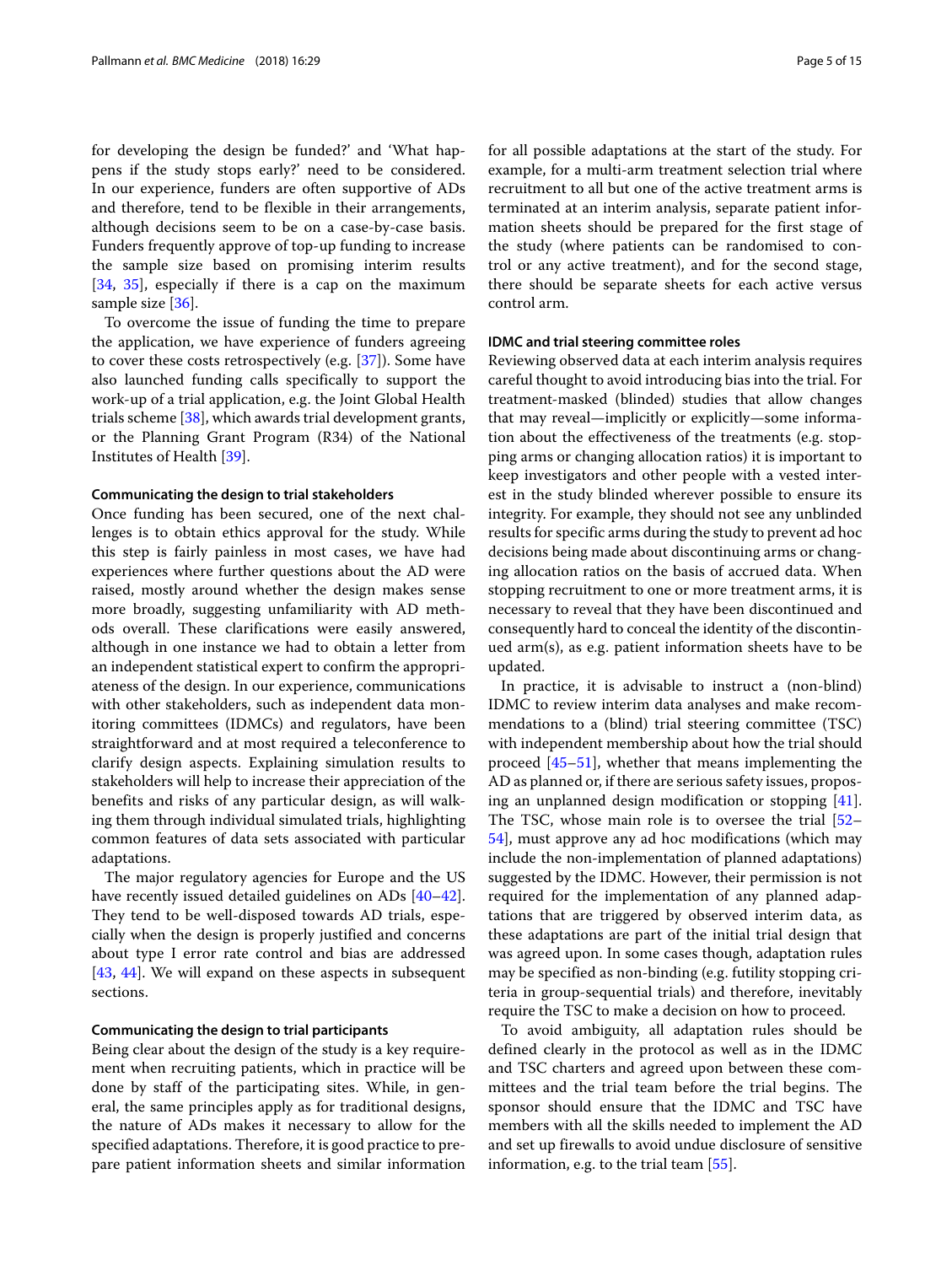#### **Running the trial**

Our final set of practical challenges relates to running the study. Once again, many aspects will be similar to traditional fixed designs, although additional considerations may be required for particular types of adaptations. For instance, drug supply for multi-arm studies is more complex as imbalances between centres can be larger and discontinuing arms will alter the drug demand in a difficult-to-predict manner. For trials that allow the ratio at which patients are allocated to each treatment to change once the trial is under way, it is especially important that there is a bespoke central system for randomisation. This will ensure that randomisation errors are minimised and that drug supply requirements can be communicated promptly to pharmacies dispensing study medication.

Various AD methods have been implemented in validated and easy-to-use statistical software packages over the past decade [\[21,](#page-11-20) [56,](#page-12-15) [57\]](#page-12-16). However, especially for novel ADs, off-the-shelf software may not be readily available, in which case quality control and validation of self-written programmes will take additional time and resources.

In this section, we have highlighted some of the considerations necessary when embarking on an AD. They are, of course, far from comprehensive and will depend on the type of adaptation(s) implemented. All these hurdles, however, have been overcome in many trials in practice. Table [1](#page-1-1) lists just a few examples of successful AD trials. Practical challenges with ADs have also been discussed, e.g. in [\[46,](#page-12-17) [58–](#page-12-18)[66\]](#page-12-19), and practical experiences are described in [\[64,](#page-12-20) [67–](#page-12-0)[69\]](#page-12-21).

#### **Interpretation of trial results**

In addition to these practical challenges around planning and running a trial, ADs also require some extra care when making sense of trial results. The formal numerical analysis of trial data will likely be undertaken by a statistician. We recommend consulting someone with expertise in and experience of ADs well enough in advance. The statistician can advise on appropriate analysis methods and assist with drafting the statistical analysis plan as well as pre-trial simulation studies to assess the statistical and operating characteristics of the proposed design, if needed.

While it may not be necessary for clinicians to comprehend advanced statistical techniques in detail, we believe that all investigators should be fully aware of the design's implications and possible pitfalls in interpreting and reporting the findings correctly. In the following, we highlight how ADs may lead to issues with interpretability. We split them into statistical and non-statistical issues and consider how they may affect the interpretation of results as well as their subsequent reporting, e.g. in journal papers. Based on the discussion of these issues, in

the next section we will identify limitations in how ADs are currently reported and make recommendations for improvement.

#### **Statistical issues**

For a fixed randomised controlled trial (RCT) analysed using traditional statistics, it is common to present the estimated treatment effect (e.g. difference in proportions or means between treatment groups) alongside a 95% CI and *p* value. The latter is a summary measure of a hypothesis test whether the treatment effect is 'significantly' different from the null effect (e.g. the difference in means being zero) and is typically compared to a prespecified 'significance' level (e.g. 5%). Statistical analyses of fixed RCTs will, in most cases, lead to treatment effect estimates, CIs and *p* values that have desirable and wellunderstood statistical properties:

- 1. Estimates will be unbiased, meaning that if the study were to be repeated many times according to the same protocol, the average estimate would be equal to the true treatment effect.
- 2. CIs will have correct coverage, meaning that if the study were to be repeated many times according to the same protocol, 95% of all 95% CIs calculated would contain the true treatment effect.
- 3. <sup>p</sup> values will be well-calibrated, meaning that when there is no effect of treatment, the chance of observing a <sup>p</sup> value less than 0.05 is exactly 5%.

These are by no means the only relevant criteria for assessing the performance of a trial design. Other metrics include the accuracy of estimation (e.g. mean squared error), the probability of identifying the true best treatment (especially with MAMS designs) and the ability to treat patients effectively within the trial (e.g. in doseescalation studies). ADs usually perform considerably better than non-ADs in terms of these other criteria, which are also of more direct interest to patients. However, the three statistical properties listed above and also in Table [2](#page-6-0) are essential requirements of regulators [\[40](#page-12-5)[–42\]](#page-12-6) and other stakeholders for accepting a (novel) design method.

The analysis of an AD trial often involves combining data from different stages, which can be done e.g. with the inverse normal method, *p* value combination tests or conditional error functions [\[70,](#page-12-22) [71\]](#page-12-23). It is still possible to compute the estimated treatment effect, its CI and a *p* value. If these quantities are, however, naively computed using the same methods as in a fixed-design trial, then they often lack the desirable properties mentioned above, depending on the nature of adaptations employed [\[72\]](#page-12-24). This is because the statistical distribution of the estimated treatment effect can be affected, sometimes strongly, by an AD [\[73\]](#page-12-25). The CI and *p* value usually depend on the treatment effect estimate and are, thus, also affected.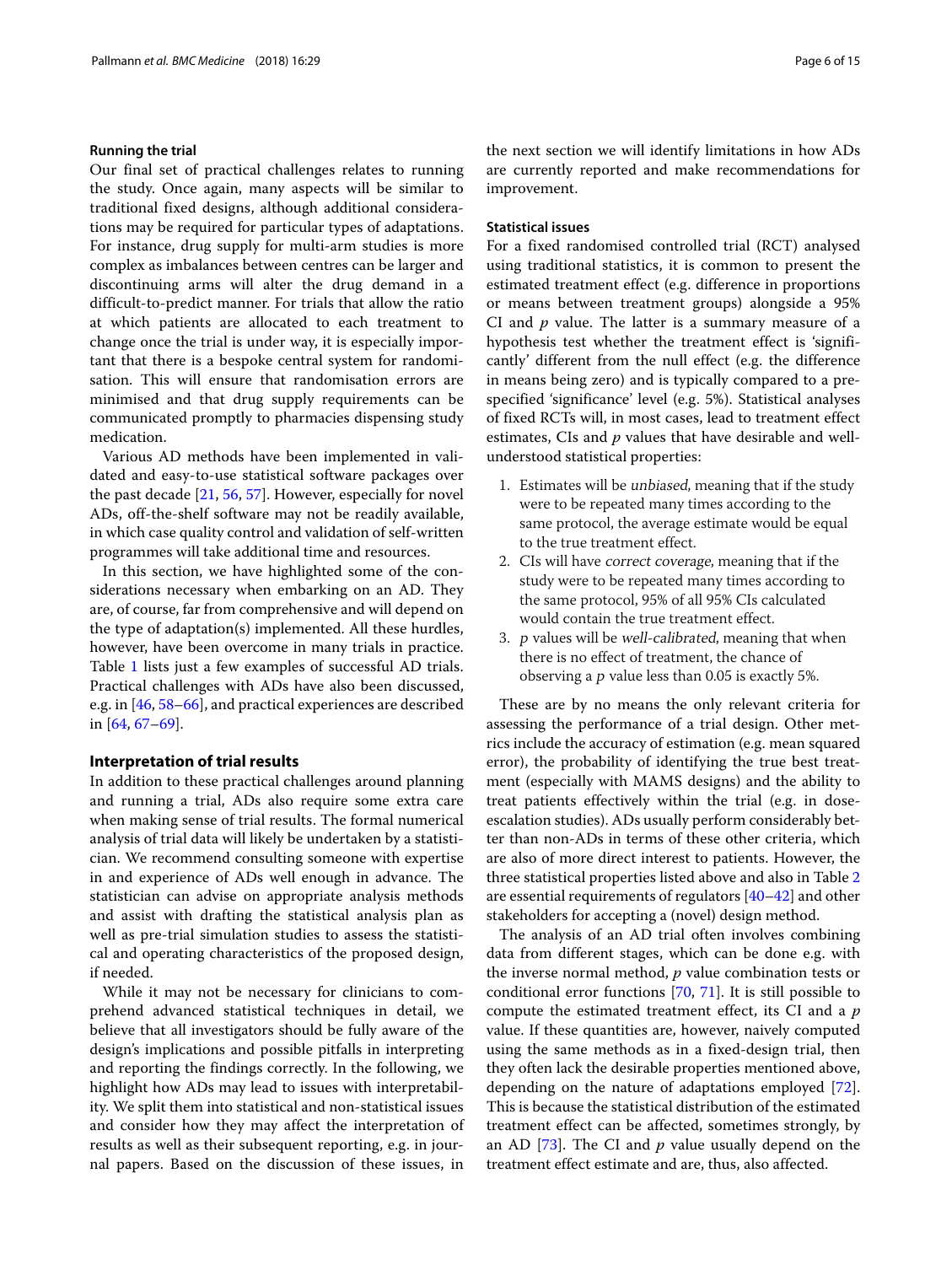<span id="page-6-0"></span>

| Statistical quantity   | Fixed-design RCT property                                                                                      | Issue with adaptive design                                                                                                         | Potential solution                                                                                                                    |
|------------------------|----------------------------------------------------------------------------------------------------------------|------------------------------------------------------------------------------------------------------------------------------------|---------------------------------------------------------------------------------------------------------------------------------------|
| <b>Effect estimate</b> | Unbiased: on average (across many<br>trials) the effect estimate will have<br>the same mean as the true value  | Estimated treatment effect using<br>naive methods can be biased, with<br>an incorrect mean value                                   | Use adjusted estimators that elimi-<br>nate or reduce bias; use simulation<br>to explore the extent of bias                           |
| Confidence interval    | Correct coverage: 95% Cls will on<br>average contain the true effect 95%<br>of the time                        | Cls computed in the traditional way<br>can have incorrect coverage                                                                 | Use improved CIs that have correct<br>or closer to correct coverage levels;<br>use simulation to explore the actual<br>coverage       |
| p value                | Well-calibrated: the nominal signifi-<br>cance level used is equal to the type<br>error rate actually achieved | $p$ values calculated in the traditional<br>way may not be well-calibrated,<br>i.e. could be conservative or anti-<br>conservative | Use p values that have correct theo-<br>retical calibration; use simulation to<br>explore the actual type I error rate of<br>a design |

**Table 2** Important statistical quantities for reporting a clinical trial, and how they may be affected by an adaptive design

CI confidence interval, RCT randomised controlled trial

As an example, consider a two-stage adaptive RCT that can stop early if the experimental treatment is doing poorly against the control at an interim analysis, based on a pre-specified stopping rule applied to data from patients assessed during the first stage. If the trial is not stopped early, the final estimated treatment effect calculated from all first- and second-stage patient data will be biased upwards. This is because the trial will stop early for futility at the first stage whenever the experimental treatment is—simply by chance—performing worse than average, and no additional second-stage data will be collected that could counterbalance this effect (via regression to the mean). The bottom line is that random lows are eliminated by the stopping rule but random highs are not, thus, biasing the treatment effect estimate upwards. See Fig. [3](#page-6-1) for an illustration. This phenomenon occurs for a wide variety of ADs, especially when first-stage efficacy data are used to make adaptations such as discontinuing arms. Therefore, we provide several solutions that lead to sensible treatment effects estimates, CIs and *p* values from AD trials. See also Table [2](#page-6-0) for an overview.

#### *Treatment effect estimates*

When stopping rules for an AD are clearly specified (as they should be), a variety of techniques are available to improve the estimation of treatment effects over naive estimators, especially for group-sequential designs. One approach is to derive an unbiased estimator [\[74](#page-12-26)[–77\]](#page-12-27). Though unbiased, they will generally have a larger variance and thus, be less precise than other estimators. A second approach is to use an estimator that reduces the bias compared to the methods used for fixed-design trials, but does not necessarily completely eliminate it. Examples of this are the bias-corrected maximum likelihood estimator [\[78\]](#page-12-28) and the median unbiased estimator [\[79\]](#page-12-29). Another alternative is to use shrinkage approaches for

<span id="page-6-1"></span>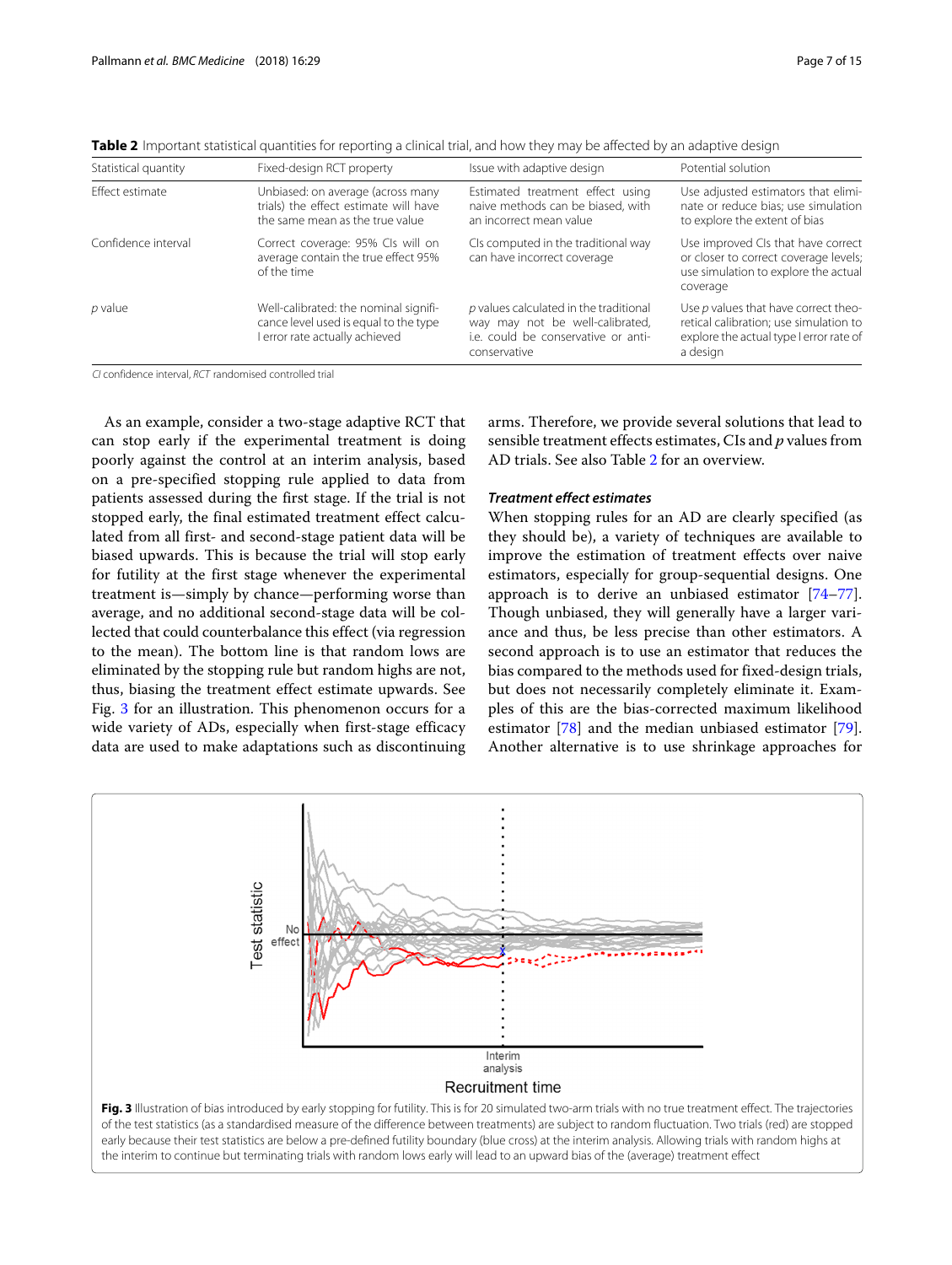trials with multiple treatment arms [\[36,](#page-12-1) [80,](#page-12-30) [81\]](#page-12-31). In general, such estimators substantially reduce the bias compared to the naive estimator. Although they are not usually statistically unbiased, they have lower variance than the unbiased estimators [\[74,](#page-12-26) [82\]](#page-12-32). In trials with time-to-event outcomes, a follow-up to the planned end of the trial can markedly reduce the bias in treatment arms discontinued at interim [\[83\]](#page-12-33).

An improved estimator of the treatment effect is not yet available for all ADs. In such cases, one may empirically adjust the treatment effect estimator via bootstrapping [\[84\]](#page-12-34), i.e. by repeatedly sampling from the data and calculating the estimate for each sample, thereby building up a 'true' distribution of the estimator that can be used to adjust it. Simulations can then be used to assess the properties of this bootstrap estimator. The disadvantage of bootstrapping is that it may require a lot of computing power, especially for more complex ADs.

#### *Confidence intervals*

For some ADs, there are CIs that have the correct coverage level taking into account the design used [\[18,](#page-11-16) [19,](#page-11-17) [85,](#page-12-35) [86\]](#page-12-36), including simple repeated CIs [\[87\]](#page-12-37). If a particular AD does not have a method that can be readily applied, then it is advisable to carry out simulations at the design stage to see whether the coverage of the naively found CIs deviates considerably from the planned level. In that case, a bootstrap procedure could be applied for a wide range of designs if this is not too computationally demanding.

#### *p values*

A *p* value is often presented alongside the treatment effect estimate and CI as it helps to summarise the level of evidence against the null hypothesis. For certain ADs, such as group-sequential methods, one can order the possible trial outcomes by how 'extreme' they are in terms of the strength of evidence they represent against the null hypothesis. In a fixed-design trial, this is simply the magnitude of the test statistic. However, in an AD that allows early stopping for futility or efficacy, it is necessary to distinguish between different ways in which the null hypothesis might be rejected [\[73\]](#page-12-25). For example, we might conclude that if a trial stops early and rejects the null hypothesis, this is more 'extreme' evidence against the null than if the trial continues to the end and only then rejects it. There are several different ways that data from an AD may be ordered, and the *p* value found (and also the CI) may depend on which method is used. Thus, it is essential to pre-specify which method will be used and to provide some consideration of the sensitivity of the results to the method.

#### *Type I error rates*

The total probability of rejecting the null hypothesis (type I error rate) is an important quantity in clinical trials, especially for phase III trials where a type I error may mean an ineffective or harmful treatment will be used in practice. In some ADs, a single null hypothesis is tested but the actual type I error rate is different from the planned level specified before the trial, unless a correction is performed. As an example, if unblinded data (with knowledge or use of treatment allocation such that the interim treatment effect can be inferred) are used to adjust the sample size at the interim, then the inflation to the planned type I error can be substantial and needs to be accounted for [\[16,](#page-11-28) [34,](#page-11-26) [35,](#page-11-27) [88\]](#page-13-6). On the other hand, blinded sample size re-estimation (done without knowledge or use of treatment allocation) usually has a negligible impact on the type I error rate and inference when performed with a relatively large sample size, but inflation can still occur [\[89,](#page-13-7) [90\]](#page-13-8).

#### *Multiple hypothesis testing*

In some ADs, multiple hypotheses are tested (e.g. in MAMS trials), or the same hypothesis is re-tested multiple times (e.g. interim and final analyses [\[91\]](#page-13-9)), or the effects on the primary and key secondary endpoints may be tested group-sequentially [\[92,](#page-13-10) [93\]](#page-13-11), all of which may lead to type I error rate inflation. In any (AD or non-AD) trial, the more (often the) null hypotheses are tested, the higher the chance that one will be incorrectly rejected. To control the overall (family-wise) type I error rate at a fixed level (say, 5%), adjustment for multiple testing is necessary [\[94\]](#page-13-12). This can sometimes be done with relatively simple methods [\[95\]](#page-13-13); however, it may not be possible for all multiple testing procedures to derive corresponding useful CIs.

In a MAMS setting, adjustment is viewed as being particularly important when the trial is confirmatory and when the research arms are different doses or regimens of the same treatment, whereas in some other cases, it might not be considered essential, e.g. when the research treatments are substantially different, particularly if developed by different groups [\[96\]](#page-13-14). When making a decision about whether to adjust for multiplicity, it may help to think what adjustment would have been required had the results of the equivalent trials been conducted as separate two-arm trials. Regulatory guidance is commonly interpreted as encouraging strict adjustment for multiple testing within a single trial [\[97](#page-13-15)[–99\]](#page-13-16).

#### *Bayesian methods*

While this paper focuses on frequentist (classical) statistical methods for trial design and analysis, there is also a wealth of Bayesian AD methods [\[100\]](#page-13-17) that are increasingly being applied in clinical research [\[23\]](#page-11-29). Bayesian designs are much more common for early-phase dose escalation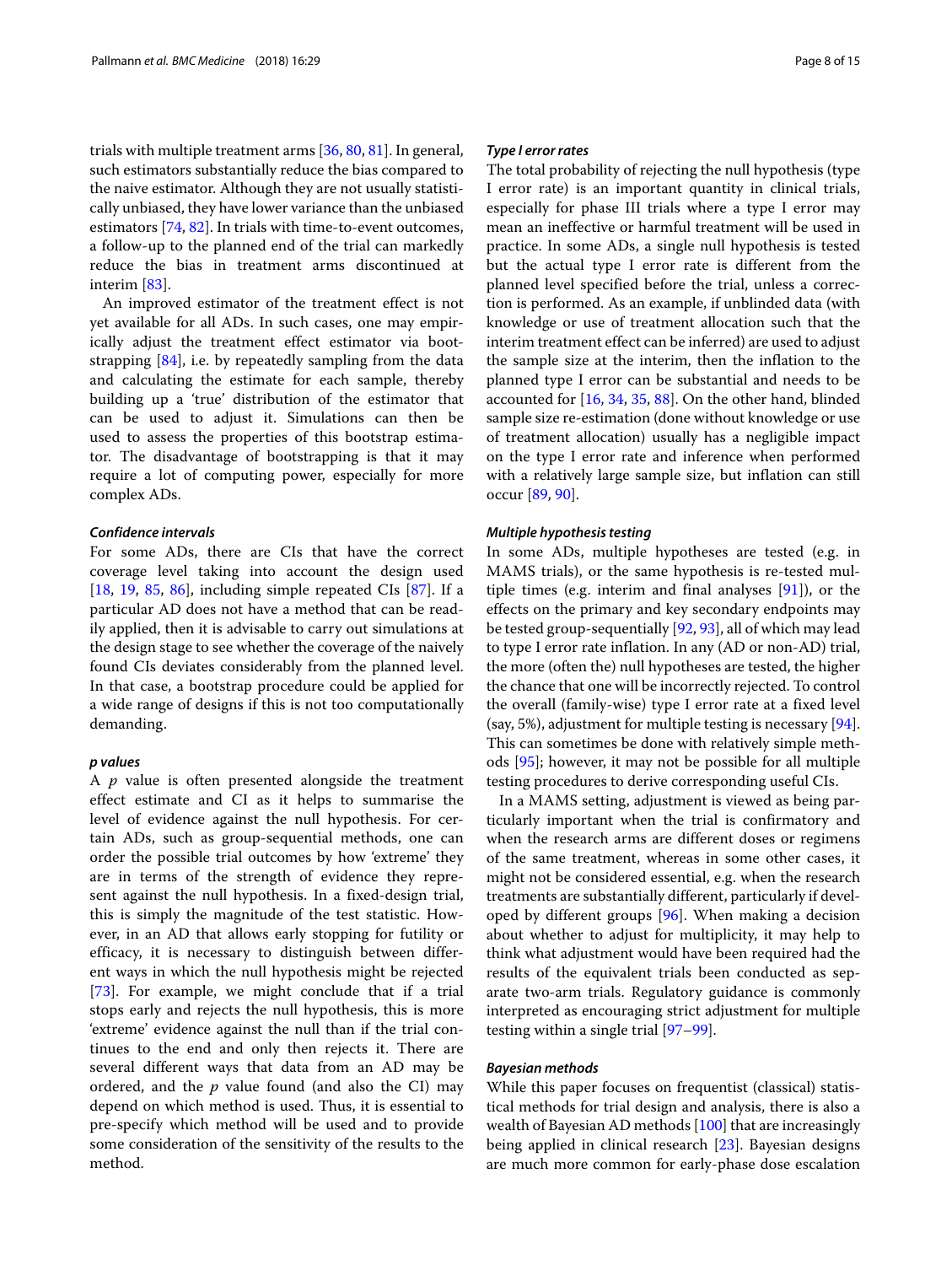[\[101,](#page-13-18) [102\]](#page-13-19) and adaptive randomisation  $[103]$  but are gaining popularity also in confirmatory settings [\[104\]](#page-13-21), such as seamless phase II/III trials [\[105\]](#page-13-22) and in umbrella or basket trials [\[106\]](#page-13-23). Bayesian statistics and adaptivity go very well together [\[4\]](#page-11-3). For instance, taking multiple looks at the data is (statistically) unproblematic as it does not have to be adjusted for separately in a Bayesian framework.

Although Bayesian statistics is by nature not concerned with type I error rate control or *p* values, it is common to evaluate and report the frequentist operating characteristics of Bayesian designs, such as power and type I error rate [\[107–](#page-13-24)[109\]](#page-13-25). Consider e.g. the frequentist and Bayesian interpretations of groupsequential designs  $[110-112]$  $[110-112]$ . Moreover, there are some hybrid AD methods that blend frequentist and Bayesian aspects [\[113](#page-13-28)[–115\]](#page-13-29).

#### **Non-statistical issues**

Besides these statistical issues, the interpretability of results may also be affected by the way triallists conduct an AD trial, in particular with respect to mid-trial data analyses. Using interim data to modify study aspects may raise anxiety in some research stakeholders due to the potential introduction of operational bias. Knowledge, leakage or mere speculation of interim results could alter the behaviour of those involved in the trial, including investigators, patients and the scientific community [\[116,](#page-13-30) [117\]](#page-13-31). Hence, it is vital to describe the processes and procedures put in place to minimise potential operational bias. Triallists, as well as consumers of trial reports, should give consideration to:

- who had access to interim data or performed interim analyses
- how the results were shared and confidentiality maintained
- what the role of the sponsor was in the decision-making process.

The importance of confidentiality and models for monitoring AD trials have been discussed [\[46,](#page-12-17) [118\]](#page-13-32).

Inconsistencies in the conduct of the trial across different stages (e.g. changes to care given and how outcomes are assessed) may also introduce operational bias, thus, undermining the internal and external validity and therefore, the credibility of trial findings. As an example, modifications of eligibility criteria might lead to a shift in the patient population over time, and results may depend on whether patients were recruited before or after the interim analysis. Consequently, the ability to combine results across independent interim stages to assess the overall treatment effect becomes questionable. Heterogeneity between the stages of an AD trial could also arise when the trial begins recruiting from a limited number of sites (in a limited number of countries), which may not be representative of all the sites that will be used once recruitment is up and running [\[55\]](#page-12-14).

Difficulties faced in interpreting research findings with heterogeneity across interim stages have been discussed in detail [\[119–](#page-13-33)[123\]](#page-13-34). Although it is hard to distinguish heterogeneity due to change from that influenced by operational bias, we believe there is a need to explore stage-wise heterogeneity by presenting key patient characteristics and results by independent stages and treatment groups.

#### **Reporting adaptive designs**

High-quality reporting of results is a vital part of running any successful trial  $[124]$ . The reported findings need to be credible, transparent and repeatable. Where there are potential biases, the report should highlight them, and it should also comment on how sensitive the results are to the assumptions made in the statistical analysis. Much effort has been made to improve the reporting quality of traditional clinical trials. One high-impact initiative is the CONSORT (Consolidated Standards of Reporting Trials) statement  $[125]$ , which itemises a minimum set of information that should be included in reports of RCTs.

We believe that to report an AD trial in a credible, transparent and repeatable fashion, additional criteria beyond those in the core CONSORT statement are required. Recent work has discussed the reporting of AD trials with examples of and recommendations for minimum standards [\[126](#page-13-37)[–128\]](#page-13-38) and identified several items in the CONSORT check list as relevant when reporting an AD trial [\[129,](#page-13-39) [130\]](#page-13-40).

Mindful of the statistical and operational pitfalls discussed in the previous section, we have compiled a list of 11 reporting items that we consider essential for AD trials, along with some explanations and examples. Given the limited word counts of most medical journals, we acknowledge that a full description of all these items may need to be included as supplementary material. However, sufficient information must be provided in the main body, with references to additional material.

#### **Rationale for the AD, research objectives and hypotheses**

Especially for novel and 'less well-understood' ADs (a term coined in  $[41]$ , a clear rationale for choosing an AD instead of a more traditional design approach should be given, explaining the potential added benefits of the adaptation(s). This will enable readers and reviewers to gauge the appropriateness of the design and interpret its findings correctly. Research objectives and hypotheses should be set out in detail, along with how the chosen AD suits them. Reasons for using more established ADs have been discussed in the literature, e.g. why to prefer the continual reassessment method (CRM) over a traditional  $3 + 3$  design for dose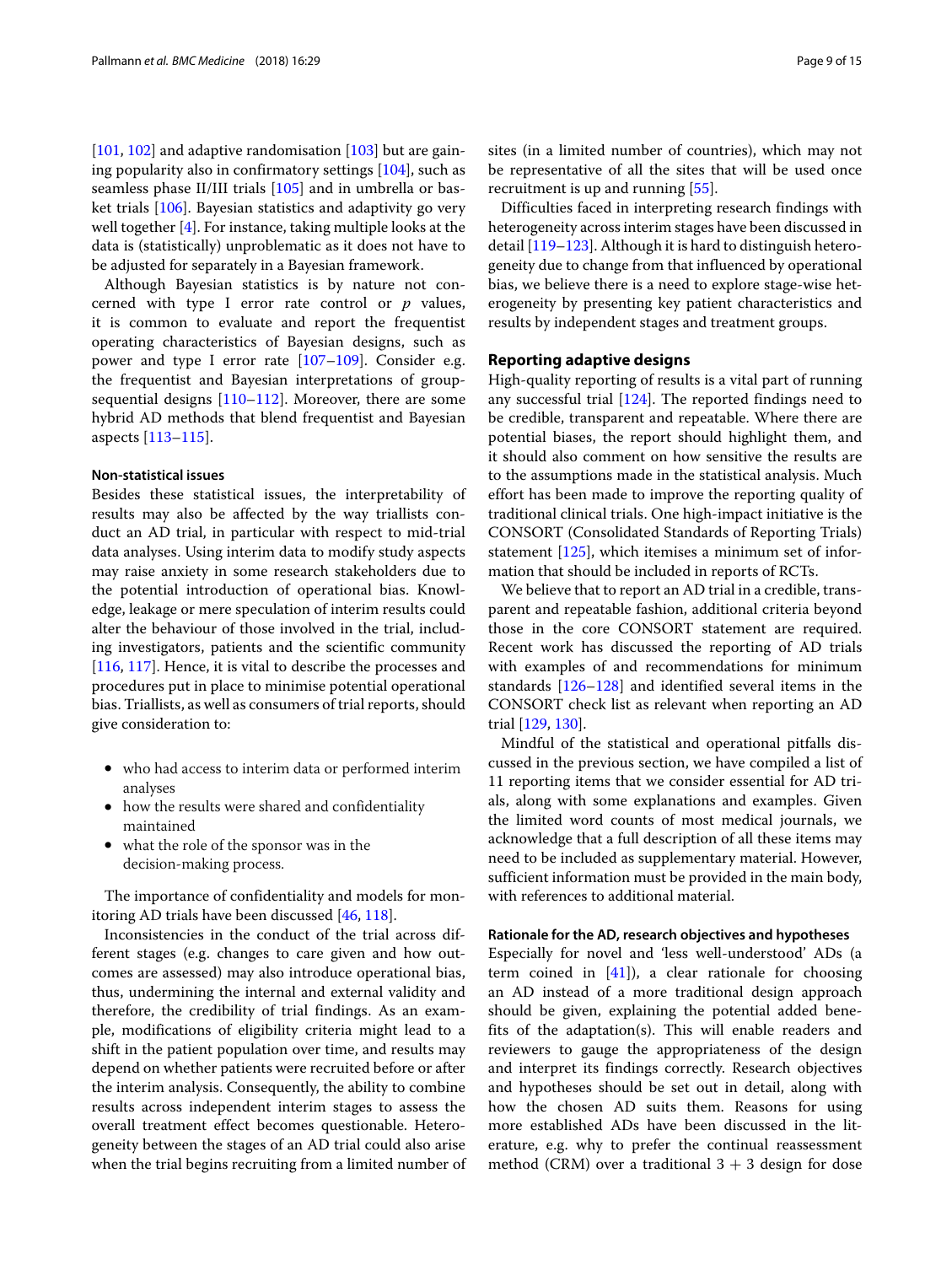escalation [\[131,](#page-13-41) [132\]](#page-13-42), or why to use seamless and MAMS designs [\[133,](#page-13-5) [134\]](#page-13-43). The choice of routinely used ADs, such as CRM for dose escalation or group-sequential designs, should be self-evident and need not be justified every time.

#### **Type and scope of AD**

A trial report should not only state the type of AD used but also describe its scope adequately. This allows the appropriateness of the statistical methods used to be assessed and the trial to be replicated. The scope relates to what the adaptation(s) encompass, such as terminating futile treatment arms or selecting the best performing treatment in a MAMS design. The scope of ADs with varying objectives is broad and can sometimes include multiple adaptations aimed at addressing multiple objectives in a single trial.

#### **Sample sizes**

In addition to reporting the overall planned and actually recruited sample sizes as in any RCT, AD trial reports should provide information on the timing of interim analyses (e.g. in terms of fractions of total number of patients, or number of events for survival data) and how many patients contributed to each interim analysis.

#### **Adaptation criteria**

Transparency with respect to adaptation procedures is crucial [\[135\]](#page-13-44). Hence, reports should include the decision rules used, their justification and timing as well as the frequency of interim analyses. It is important for the research team, including the clinical and statistical researchers, to discuss adaptation criteria at the planning stage and to consider the validity and clinical interpretation of the results.

#### **Simulations and pre-trial work**

For 'well-understood' ADs, such as standard groupsequential methods, referencing peer-reviewed publications and the statistical software used will be sufficient to justify the validity of the design. Some ADs, however, may require simulation work under a number of scenarios to:

- evaluate the statistical properties of the design such as (family-wise) type I error rate, sample size and power
- assess the potential bias that may result from the statistical estimation procedure
- explore the impact of (not) implementing adaptations on both statistical properties and operational characteristics.

It is important to provide clear simulation objectives, a rationale for the scenarios investigated and evidence showing that the desired statistical properties have been preserved. The simulation protocol and report, as well as any software code used to generate the results, should be made accessible.

#### **Statistical methods**

As ADs may warrant special methods to produce valid inference (see Table [2\)](#page-6-0), it is particularly important to state how treatment effect estimates, CIs and *p* values were obtained. In addition, traditional naive estimates could be reported alongside adjusted estimates. Whenever data from different stages are combined in the analysis, it is important to disclose the combination method used as well as the rationale behind it.

#### **Heterogeneity**

Heterogeneity of the baseline characteristics of study participants or of the results across interim stages and/or study sites may undermine the interpretation and credibility of results for some ADs. Reporting the following, if appropriate for the design used, could provide some form of assurance to the scientific research community:

- important baseline summaries of participants recruited in different stages
- summaries of site contributions to interim results
- exploration of heterogeneity of results across stages or sites
- path of interim results across stages, even if only using naive treatment effects and CIs.

Nonetheless, differentiating between randomly occurring and design-induced heterogeneity or population drift is tough, and even standard fixed designs are not immune to this problem.

#### **Unplanned modifications**

Prospective planning of an AD is important for credibility and regulatory considerations [\[41\]](#page-12-11). However, as in any other (non-AD) trial, some events not envisaged during the course of the trial may call for changes to the design that are outside the scope of a priori planned adaptations, or there may be a failure to implement planned adaptations. Questions may be raised regarding the implications of such unplanned ad hoc modifications. Is the planned statistical framework still valid? Were the changes driven by potential bias? Are the results still interpretable in relation to the original research question? Thus, any unplanned modifications must be stated clearly, with an explanation as to why they were implemented and how they may impact the interpretation of trial results.

### **Interpretability of results**

As highlighted earlier, adaptations should be motivated by the need to address specific research objectives. In the context of the trial conducted and its observed results,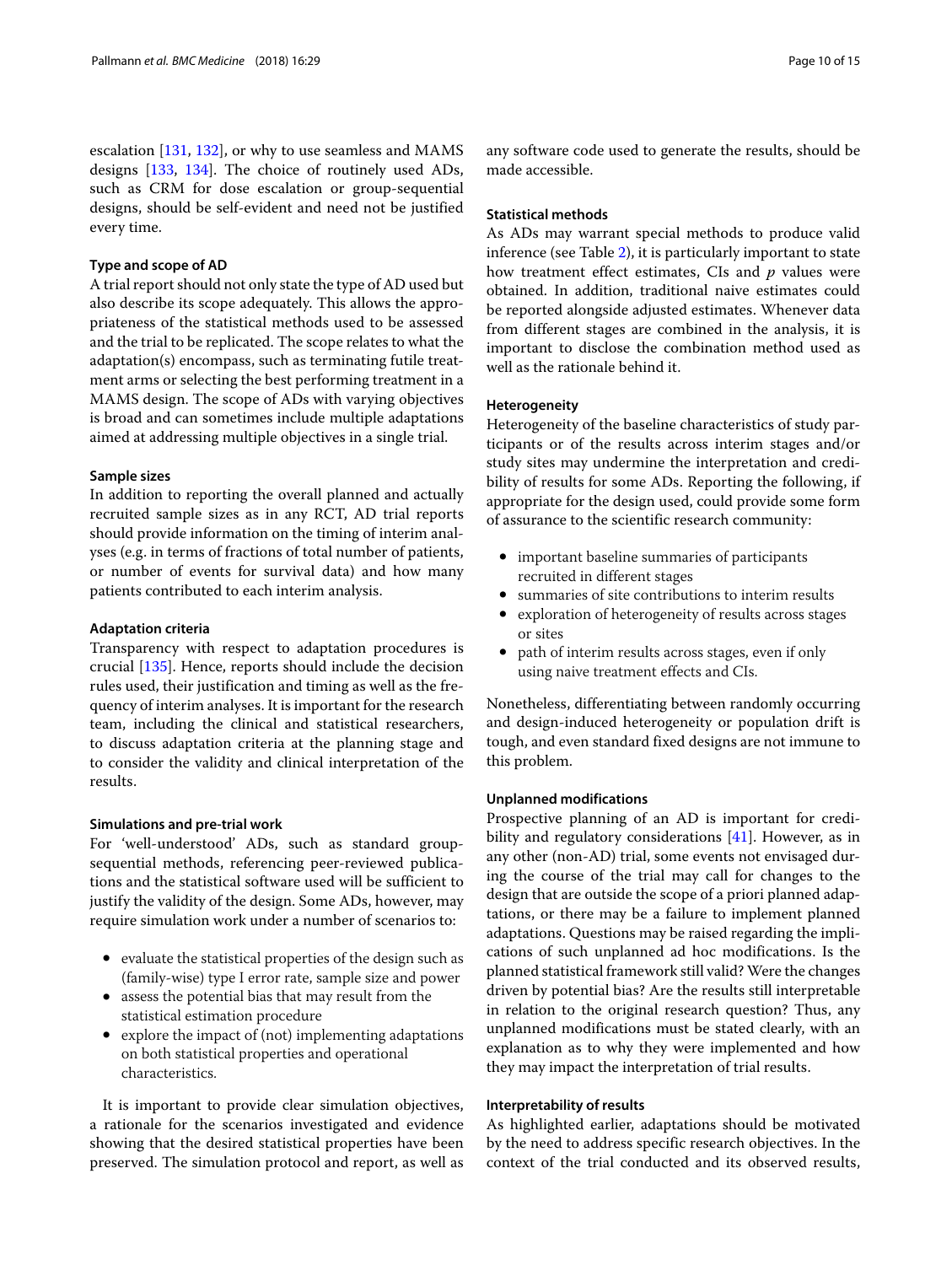triallists should discuss the interpretability of results in relation to the original research question(s). In particular, who the study results apply to should be considered. For instance, subgroup selection, enrichment and biomarker ADs are motivated by the need to characterise patients who are most likely to benefit from investigative treatments. Thus, the final results may apply only to patients with specific characteristics and not to the general or enrolled population.

#### **Lessons learned**

What worked well? What went wrong? What could have been done differently? We encourage the discussion of all positive, negative and perhaps surprising lessons learned over the course of an AD trial. Sharing practical experiences with AD methods will help inform the design, planning and conduct of future trials and is, thus, a key element in ensuring researchers are competent and confident enough to apply ADs in their own trials [\[27\]](#page-11-30). For novel cutting-edge designs especially, we recommend writing up and publishing these experiences as a statistician-led stand-alone paper.

#### **Indexing**

Terms such as 'adaptive design', 'adaptive trial design' or 'adaptive trial' should appear in the title and/or abstract or at least among the keywords of the trial report and key publications. Otherwise, retrieving and identifying AD trials in the literature and clinical trial registers will be a major challenge for researchers and systematic reviewers [\[28\]](#page-11-31).

#### **Discussion**

We wrote this paper to encourage the wider use of ADs with pre-planned opportunities to make design changes in clinical trials. Although there are a few practical stumbling blocks on the way to a good AD trial, they can almost always be overcome with careful planning. We have highlighted some pivotal issues around funding, communication and implementation that occur in many AD trials. When in doubt about a particular design aspect, we recommend looking up and learning from examples of trials that have used similar designs. As AD methods are beginning to find their way into clinical research, more case studies will become available for a wider range of applications. Practitioners clearly need to publish more of their examples. Table [1](#page-1-1) lists a very small selection.

Over the last two decades, we have seen and been involved with dozens of trials where ADs have sped up, shortened or otherwise improved trials. Thus, our key message is that ADs should no longer be 'a dream for statisticians only' [\[23\]](#page-11-29) but rather a part of every clinical investigator's methodological tool belt. That is, however,

not to say that all trials should be adaptive. Under some circumstances, an AD would be nonsensical, e.g. if the outcome measure of interest takes so long to record that there is basically no time for the adaptive changes to come into effect before the trial ends. Moreover, it is important to realise that pre-planned adaptations are a safeguard against shaky assumptions at the planning stage, not a means to rescue an otherwise poorly designed trial.

ADs indeed carry a risk of introducing bias into a trial. That being said, avoiding ADs for fear of biased results is uncalled for. The magnitude of the statistical bias is practically negligible in many cases, and there are methods to counteract it. The best way to minimise operational bias (which is by no means unique to ADs) is by rigorous planning and transparency. Measures such as establishing well-trained and well-informed IDMCs and keeping triallists blind to changes wherever possible, as well as clear and comprehensive reporting, will help build trust in the findings of an AD trial.

The importance of accurately reporting all design specifics, as well as the adaptations made and the trial results, cannot be overemphasised, especially since clear and comprehensive reports facilitate the learning for future (AD or non-AD) trials. Working through our list of recommendations should be a good starting point. These reporting items are currently being formalised, with additional input from a wide range of stakeholders, as an AD extension to the CONSORT reporting guidance and check list.

#### **Abbreviations**

AD: Adaptive design; CARISA: Combination Assessment of Ranolazine In Stable Angina; CI: Confidence interval; CONSORT: Consolidated Standards of Reporting Trials; CRM: Continual reassessment method; IA: Idarubicin + ara-C; IDMC: Independent data monitoring committee; MAMS: Multi-arm multi-stage; RAR: Response-adaptive randomisation; RCT: Randomised controlled trial; TA: Troxacitabine + ara-C; TAILoR: Telmisartan and Insulin Resistance in HIV; TI: Troxacitabine + idarubicin; TSC: Trial steering committee

#### **Acknowledgments**

The authors would like to thank all reviewers for some very helpful comments and suggestions.

#### **Funding**

This work was supported by the Medical Research Council (MRC) Network of Hubs for Trials Methodology Research (MR/L004933/1-R/N/P/B1) and the MRC North West Hub for Trials Methodology Research (MR/K025635/1). This work is independent research arising in part from TJ's Senior Research Fellowship (NIHR-SRF-2015-08-001) and from LF's Doctoral Research Fellowship (DRF-2015-08-013), both supported by the National Institute for Health Research. The views expressed in this publication are those of the authors and not necessarily those of the NHS, the National Institute for Health Research, the Department of Health or the University of Sheffield. BCO was supported by MRC grant MC\_UU\_12023/29. MRS and BCO were supported by MRC grants MC\_UU\_12023/24, MC\_UU\_12023/25 and MC\_EX\_UU\_G0800814. SSV was supported by a research fellowship from Biometrika Trust. JMSW was supported by MRC grant G0800860. CJW was supported in this work by NHS Lothian via the Edinburgh Clinical Trials Unit. GMW was supported by Cancer Research UK. CY was funded by grant C22436/A15958 from Cancer Research UK.

#### **Availability of data and materials**

Not applicable.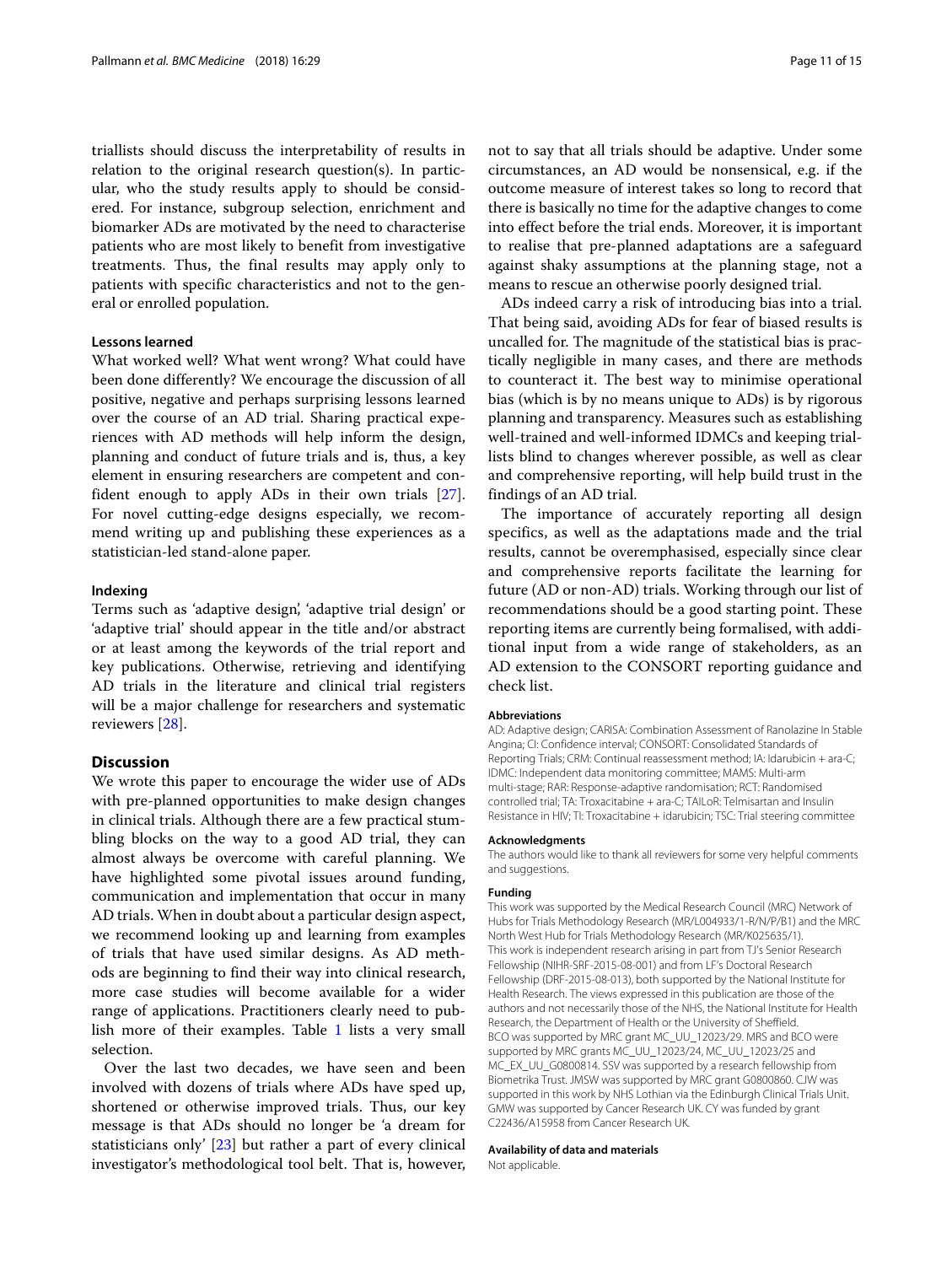#### **Authors' contributions**

PP, AWB, BCO, MD, LVH, JH, APM, LO, MRS, SSV, JMSW, CJW, GMW, CY and TJ conceptualised the paper at the 2016 annual workshop of the Adaptive Designs Working Group of the MRC Network of Hubs for Trials Methodology Research. PP, MD, LF, JMSW and TJ drafted the manuscript. PP generated the figures. All authors provided comments on previous versions of the manuscript. All authors read and approved the final manuscript.

#### **Ethics approval and consent to participate**

Not applicable.

#### **Consent for publication**

Not applicable.

#### **Competing interests**

AWB is an employee of Roche Products Ltd. LVH is an employee of AstraZeneca. All other authors declare that they have no competing interests.

#### **Publisher's Note**

Springer Nature remains neutral with regard to jurisdictional claims in published maps and institutional affiliations.

#### **Author details**

1Department of Mathematics & Statistics, Lancaster University, Lancaster, LA1 4YF, UK. 2Roche Products Ltd, Welwyn Garden City, UK. 3MRC Clinical Trials Unit at UCL, Institute of Clinical Trials and Methodology, University College London, London, UK. 4Clinical Trials Research Unit, University of Sheffield, Sheffield, UK.<sup>5</sup> Medical Statistics Group, University of Sheffield, Sheffield, UK. 6Statistical Innovation Group, Advanced Analytics Centre, AstraZeneca, Cambridge, UK. 7Centre for Statistics in Medicine, University of Oxford, Oxford, UK. <sup>8</sup> MRC Biostatistics Unit, University of Cambridge, Cambridge, UK. <sup>9</sup>Institute of Health and Society, Newcastle University, Newcastle, UK. <sup>10</sup>Usher Institute of Population Health Sciences and Informatics, University of Edinburgh, Edinburgh, UK.<sup>11</sup> Cancer Research UK & UCL Cancer Trials Centre, University College London, London, UK. 12Cancer Research UK Clinical Trials Unit, University of Birmingham, Birmingham, UK.

#### Received: 10 July 2017 Accepted: 30 January 2018 Published online: 28 February 2018

#### **References**

- <span id="page-11-0"></span>1. Friedman FL, Furberg CD, DeMets DL. Fundamentals of clinical trials, 4th ed. New York: Springer; 2010.
- <span id="page-11-1"></span>2. Shih WJ. Plan to be flexible: a commentary on adaptive designs. Biometrical J. 2006;48:656–9.
- <span id="page-11-2"></span>3. Berry Consultants. What is adaptive design? 2016. [http://www.](http://www.berryconsultants.com/adaptive-designs) [berryconsultants.com/adaptive-designs.](http://www.berryconsultants.com/adaptive-designs) Accessed 7 Jul 2017.
- <span id="page-11-3"></span>4. Campbell G. Similarities and differences of Bayesian designs and adaptive designs for medical devices: a regulatory view. Stat Biopharm Res. 2013;5:356–68.
- <span id="page-11-4"></span>5. Chow SC, Chang M. Adaptive design methods in clinical trials, 2nd ed. Boca Raton: Chapman & Hall/CRC; 2012.
- <span id="page-11-5"></span>6. Morgan CC. Sample size re-estimation in group-sequential response-adaptive clinical trials. Stat Med. 2003;22:3843–57.
- <span id="page-11-6"></span>7. Parmar MKB, Barthel FMS, Sydes M, Langley R, Kaplan R, Eisenhauer E, et al. Speeding up the evaluation of new agents in cancer. J Natl Cancer Inst. 2008;100:1204–14.
- <span id="page-11-7"></span>8. Zohar S, Chevret S. Recent developments in adaptive designs for phase I/II dose-finding studies. J Biopharm Stat. 2007;17:1071–83.
- <span id="page-11-8"></span>9. Sverdlov O, Wong WK. Novel statistical designs for phase I/II and phase II clinical trials with dose-finding objectives. Ther Innov Regul Sci. 2014;48:601–12.
- <span id="page-11-9"></span>10. Maca J, Bhattacharya S, Dragalin V, Gallo P, Krams M. Adaptive seamless phase II/III designs—background, operational aspects, and examples. Drug Inf J. 2006;40:463–73.
- <span id="page-11-10"></span>11. Stallard N, Todd S. Seamless phase II/III designs. Stat Methods Med Res. 2011;20:623–34.
- <span id="page-11-11"></span>12. Chow SC, Chang M, Pong A. Statistical consideration of adaptive methods in clinical development. J Biopharm Stat. 2005;15:575–91.
- <span id="page-11-12"></span>13. Fleming TR, Sharples K, McCall J, Moore A, Rodgers A, Stewart R. Maintaining confidentiality of interim data to enhance trial integrity and credibility. Clin Trials. 2008;5:157–67.
- <span id="page-11-13"></span>14. Bauer P, Koenig F, Brannath W, Posch M. Selection and bias—two hostile brothers. Stat Med. 2010;29:1–13.
- <span id="page-11-14"></span>15. Posch M, Maurer W, Bretz F. Type I error rate control in adaptive designs for confirmatory clinical trials with treatment selection at interim. Pharm Stat. 2011;10:96–104.
- <span id="page-11-28"></span>16. Graf AC, Bauer P. Maximum inflation of the type 1 error rate when sample size and allocation rate are adapted in a pre-planned interim look. Stat Med. 2011;30:1637–47.
- <span id="page-11-15"></span>17. Graf AC, Bauer P, Glimm E, Koenig F. Maximum type 1 error rate inflation in multiarmed clinical trials with adaptive interim sample size modifications. Biometrical J. 2014;56:614–30.
- <span id="page-11-16"></span>Magirr D, Jaki T, Posch M, Klinglmueller F. Simultaneous confidence intervals that are compatible with closed testing in adaptive designs. Biometrika. 2013;100:985–96.
- <span id="page-11-17"></span>19. Kimani PK, Todd S, Stallard N. A comparison of methods for constructing confidence intervals after phase II/III clinical trials. Biometrical J. 2014;56:107–28.
- <span id="page-11-18"></span>20. Lorch U, Berelowitz K, Ozen C, Naseem A, Akuffo E, Taubel J. The practical application of adaptive study design in early phase clinical trials: a retrospective analysis of time savings. Eur J Clin Pharmacol. 2012;68:543–51.
- <span id="page-11-20"></span>21. Bauer P, Bretz F, Dragalin V, König F, Wassmer G. Twenty-five years of confirmatory adaptive designs: opportunities and pitfalls. Stat Med. 2016;35:325–47.
- <span id="page-11-21"></span>22. Le Tourneau C, Lee JJ, Siu LL. Dose escalation methods in phase I cancer clinical trials. J Natl Cancer Inst. 2009;101:708–20.
- <span id="page-11-29"></span>23. Chevret S. Bayesian adaptive clinical trials: a dream for statisticians only? Stat Med. 2012;31:1002–13.
- 24. Jaki T. Uptake of novel statistical methods for early-phase clinical studies in the UK public sector. Clin Trials. 2013;10:344–6.
- 25. Morgan CC, Huyck S, Jenkins M, Chen L, Bedding A, Coffey CS, et al. Adaptive design: results of 2012 survey on perception and use. Ther Innov Regul Sci. 2014;48:473–81.
- 26. Dimairo M, Boote J, Julious SA, Nicholl JP, Todd S. Missing steps in a staircase: a qualitative study of the perspectives of key stakeholders on the use of adaptive designs in confirmatory trials. Trials. 2015;16:430.
- <span id="page-11-30"></span>27. Dimairo M, Julious SA, Todd S, Nicholl JP, Boote J. Cross-sector surveys assessing perceptions of key stakeholders towards barriers, concerns and facilitators to the appropriate use of adaptive designs in confirmatory trials. Trials. 2015;16:585.
- <span id="page-11-31"></span>28. Hatfield I, Allison A, Flight L, Julious SA, Dimairo M. Adaptive designs undertaken in clinical research: a review of registered clinical trials. Trials. 2016;17:150.
- <span id="page-11-22"></span>29. Meurer WJ, Legocki L, Mawocha S, Frederiksen SM, Guetterman TC, Barsan W, et al. Attitudes and opinions regarding confirmatory adaptive clinical trials: a mixed methods analysis from the Adaptive Designs Accelerating Promising Trials into Treatments (ADAPT-IT) project. Trials. 2016;17:373.
- <span id="page-11-23"></span>Chaitman BR, Pepine CJ, Parker JO, Skopal J, Chumakova G, Kuch J, et al. Effects of ranolazine with atenolol, amlodipine, or diltiazem on exercise tolerance and angina frequency in patients with severe chronic angina: a randomized controlled trial. J Am Med Assoc. 2004;291:309–16.
- <span id="page-11-19"></span>31. Pushpakom SP, Taylor C, Kolamunnage-Dona R, Spowart C, Vora J, García-Fiñana M, et al. Telmisartan and insulin resistance in HIV (TAILoR): protocol for a dose-ranging phase II randomised open-labelled trial of telmisartan as a strategy for the reduction of insulin resistance in HIV-positive individuals on combination antiretroviral therapy. BMJ Open. 2015;5:e009566.
- <span id="page-11-24"></span>32. Magirr D, Jaki T, Whitehead J. A generalized Dunnett test for multi-arm multi-stage clinical studies with treatment selection. Biometrika. 2012;99:494–501.
- <span id="page-11-25"></span>33. Giles FJ, Kantarjian HM, Cortes JE, Garcia-Manero G, Verstovsek S, Faderl S, et al. Adaptive randomized study of idarubicin and cytarabine versus troxacitabine and cytarabine versus troxacitabine and idarubicin in untreated patients 50 years or older with adverse karyotype acute myeloid leukemia. J Clin Oncol. 2003;21:1722–7.
- <span id="page-11-26"></span>34. Mehta CR, Pocock SJ. Adaptive increase in sample size when interim results are promising: a practical guide with examples. Stat Med. 2011;30:3267–84.
- <span id="page-11-27"></span>35. Jennison C, Turnbull BW. Adaptive sample size modification in clinical trials: start small then ask for more? Stat Med. 2015;34:3793–810.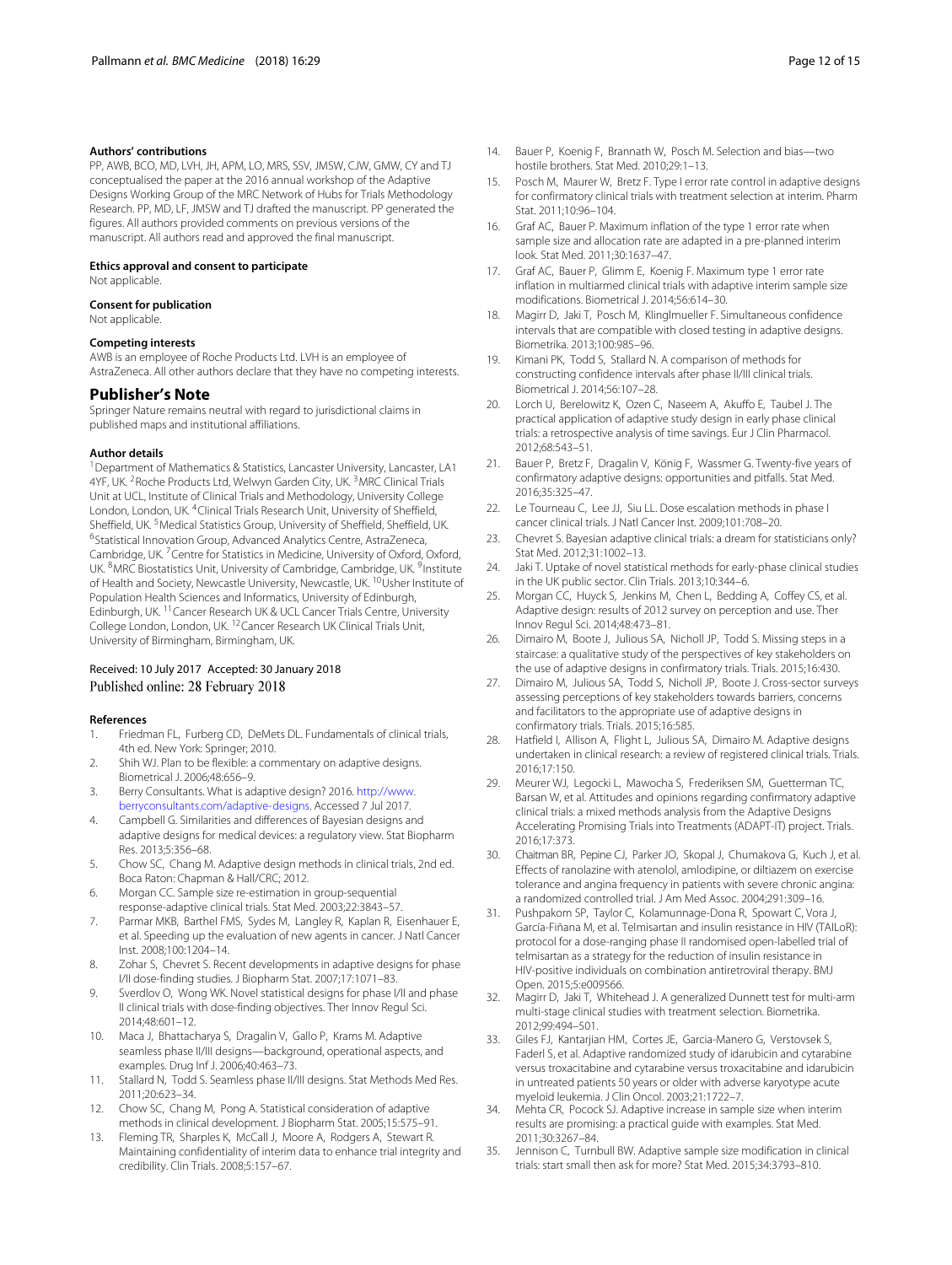- <span id="page-12-1"></span>36. Bowden J, Brannath W, Glimm E. Empirical Bayes estimation of the selected treatment mean for two-stage drop-the-loser trials: a meta-analytic approach. Stat Med. 2014;33:388–400.
- <span id="page-12-2"></span>37. Mason AJ, Gonzalez-Maffe J, Quinn K, Doyle N, Legg K, Norsworthy P, et al. Developing a Bayesian adaptive design for a phase I clinical trial: a case study for a novel HIV treatment. Stat Med. 2017;36:754–71.
- <span id="page-12-3"></span>38. Wellcome Trust. Joint Global Health Trials scheme. 2017. [https://](https://wellcome.ac.uk/funding/joint-global-health-trials-scheme) [wellcome.ac.uk/funding/joint-global-health-trials-scheme.](https://wellcome.ac.uk/funding/joint-global-health-trials-scheme) Accessed 7 Jul 2017.
- <span id="page-12-4"></span>39. National Institutes of Health. NIH Planning Grant Program (R34). 2014. [https://grants.nih.gov/grants/funding/r34.htm.](https://grants.nih.gov/grants/funding/r34.htm) Accessed 7 Jul 2017.
- <span id="page-12-5"></span>40. European Medicines Agency. Reflection paper on methodological issues in confirmatory clinical trials planned with an adaptive design. 2007. [http://www.ema.europa.eu/docs/en\\_GB/document\\_library/](http://www.ema.europa.eu/docs/en_GB/document_library/Scientific_guideline/2009/09/WC500003616.pdf) [Scientific\\_guideline/2009/09/WC500003616.pdf.](http://www.ema.europa.eu/docs/en_GB/document_library/Scientific_guideline/2009/09/WC500003616.pdf) Accessed 7 Jul 2017.
- <span id="page-12-11"></span>41. US Food & Drug Administration. Adaptive design clinical trials for drugs and biologics: guidance for industry (draft). 2010. [https://www.fda.gov/](https://www.fda.gov/downloads/drugs/guidances/ucm201790.pdf) [downloads/drugs/guidances/ucm201790.pdf.](https://www.fda.gov/downloads/drugs/guidances/ucm201790.pdf) Accessed 7 Jul 2017.
- <span id="page-12-6"></span>42. Food US & Drug Administration. Adaptive designs for medical device clinical studies: guidance for industry and Food and Drug Administration staff. 2016. [https://www.fda.gov/downloads/](https://www.fda.gov/downloads/medicaldevices/deviceregulationandguidance/guidancedocuments/ucm446729.pdf) [medicaldevices/deviceregulationandguidance/guidancedocuments/](https://www.fda.gov/downloads/medicaldevices/deviceregulationandguidance/guidancedocuments/ucm446729.pdf) [ucm446729.pdf.](https://www.fda.gov/downloads/medicaldevices/deviceregulationandguidance/guidancedocuments/ucm446729.pdf) Accessed 7 Jul 2017.
- <span id="page-12-7"></span>43. Gaydos B, Koch A, Miller F, Posch M, Vandemeulebroecke M, Wang SJ. Perspective on adaptive designs: 4 years European Medicines Agency reflection paper, 1 year draft US FDA guidance—where are we now? Clin Investig. 2012;2:235–40.
- <span id="page-12-8"></span>44. Elsäßer A, Regnstrom J, Vetter T, Koenig F, Hemmings RJ, Greco M, et al. Adaptive clinical trial designs for European marketing authorization: a survey of scientific advice letters from the European Medicines Agency. Trials. 2014;15:383.
- <span id="page-12-9"></span>45. DeMets DL, Fleming TR. The independent statistician for data monitoring committees. Stat Med. 2004;23:1513–17.
- <span id="page-12-17"></span>46. Gallo P. Operational challenges in adaptive design implementation. Pharm Stat. 2006;5:119–24.
- 47. Grant AM, Altman DG, Babiker AG, Campbell MK, Clemens F, Darbyshire JH, et al. A proposed charter for clinical trial data monitoring committees: helping them to do their job well. Lancet. 2005;365:711–22.
- 48. Antonijevic Z, Gallo P, Chuang-Stein C, Dragalin V, Loewy J, Menon S, et al. Views on emerging issues pertaining to data monitoring committees for adaptive trials. Ther Innov Regul Sci. 2013;47:495–502.
- 49. Sanchez-Kam M, Gallo P, Loewy J, Menon S, Antonijevic Z, Christensen J, et al. A practical guide to data monitoring committees in adaptive trials. Ther Innov Regul Sci. 2014;48:316–26.
- 50. DeMets DL, Ellenberg SS. Data monitoring committees—expect the unexpected. N Engl J Med. 2016;375:1365–71.
- <span id="page-12-10"></span>51. Calis KA, Archdeacon P, Bain R, DeMets D, Donohue M, Elzarrad MK, et al. Recommendations for data monitoring committees from the Clinical Trials Transformation Initiative. Clin Trials. 2017;14:342–8.
- <span id="page-12-12"></span>52. Conroy EJ, Harman NL, Lane JA, Lewis SC, Murray G, Norrie J, et al. Trial steering committees in randomised controlled trials: a survey of registered clinical trials units to establish current practice and experiences. Clin Trials. 2015;12:664–76.
- 53. Harman NL, Conroy EJ, Lewis SC, Murray G, Norrie J, Sydes MR, et al. Exploring the role and function of trial steering committees: results of an expert panel meeting. Trials. 2015;16:597.
- <span id="page-12-13"></span>54. Daykin A, Selman LE, Cramer H, McCann S, Shorter GW, Sydes MR, et al. What are the roles and valued attributes of a trial steering committee? Ethnographic study of eight clinical trials facing challenges. Trials. 2016;17:307.
- <span id="page-12-14"></span>55. He W, Gallo P, Miller E, Jemiai Y, Maca J, Koury K, et al. Addressing challenges and opportunities of 'less well-understood' adaptive designs. Ther Innov Regul Sci. 2017;51:60–8.
- <span id="page-12-15"></span>56. Zhu L, Ni L, Yao B. Group sequential methods and software applications. Am Stat. 2011;65:127–35.
- <span id="page-12-16"></span>57. Tymofyeyev Y. A review of available software and capabilities for adaptive designs. In: He W, Pinheiro J, Kuznetsova OM, editors. Practical considerations for adaptive trial design and implementation. New York: Springer; 2014. p. 139–55.
- <span id="page-12-18"></span>58. Gallo P, Chuang-Stein C, Dragalin V, Gaydos B, Krams M, Pinheiro J. Adaptive designs in clinical drug development—an executive summary of the PhRMA Working Group. J Biopharm Stat. 2006;16:275–83.
- 59. Quinlan J, Krams M. Implementing adaptive designs: logistical and operational considerations. Drug Inf J. 2006;40:437–44.
- 60. Chow SC, Chang M. Adaptive design methods in clinical trials—a review. Orphanet J Rare Dis. 2008;3:11.
- 61. Bretz F, Koenig F, Brannath W, Glimm E, Posch M. Adaptive designs for confirmatory clinical trials. Stat Med. 2009;28:1181–217.
- 62. Quinlan J, Gaydos B, Maca J, Krams M. Barriers and opportunities for implementation of adaptive designs in pharmaceutical product development. Clin Trials. 2010;7:167–73.
- 63. He W, Kuznetsova OM, Harmer M, Leahy C, Anderson K, Dossin N, et al. Practical considerations and strategies for executing adaptive clinical trials. Ther Innov Regul Sci. 2012;46:160–74.
- <span id="page-12-20"></span>64. He W, Pinheiro J, Kuznetsova OM. Practical considerations for adaptive trial design and implementation. New York: Springer; 2014.
- 65. Curtin F, Heritier S. The role of adaptive trial designs in drug development. Expert Rev Clin Pharmacol. 2017;10:727–36.
- <span id="page-12-19"></span>66. Petroni GR, Wages NA, Paux G, Dubois F. Implementation of adaptive methods in early-phase clinical trials. Stat Med. 2017;36:215–24.
- <span id="page-12-0"></span>67. Sydes MR, Parmar MKB, James ND, Clarke NW, Dearnaley DP, Mason MD, et al. Issues in applying multi-arm multi-stage methodology to a clinical trial in prostate cancer: the MRC STAMPEDE trial. Trials. 2009;10:39.
- 68. Spencer K, Colvin K, Braunecker B, Brackman M, Ripley J, Hines P, et al. Operational challenges and solutions with implementation of an adaptive seamless phase 2/3 study. J Diabetes Sci Technol. 2012;6: 1296–304.
- <span id="page-12-21"></span>69. Miller E, Gallo P, He W, Kammerman LA, Koury K, Maca J, et al. DIA's Adaptive Design Scientific Working Group (ADSWG): best practices case studies for 'less well-understood' adaptive designs. Ther Innov Regul Sci. 2017;51:77–88.
- <span id="page-12-22"></span>70. Schäfer H, Timmesfeld N, Müller HH. An overview of statistical approaches for adaptive designs and design modifications. Biom J. 2006;48:507–20.
- <span id="page-12-23"></span>71. Wassmer G, Brannath W. Group sequential and confirmatory adaptive designs in clinical trials. Heidelberg: Springer; 2016.
- <span id="page-12-24"></span>72. Ellenberg SS, DeMets DL, Fleming TR. Bias and trials stopped early for benefit. J Am Med Assoc. 2010;304:158.
- <span id="page-12-25"></span>73. Jennison C, Turnbull BW. Analysis following a sequential test. In: Group sequential methods with applications to clinical trials. Boca Raton: Chapman & Hall/CRC; 2000. p. 171–87.
- <span id="page-12-26"></span>74. Emerson SS, Fleming TR. Parameter estimation following group sequential hypothesis testing. Biometrika. 1990;77:875–92.
- 75. Liu A, Hall WJ. Unbiased estimation following a group sequential test. Biometrika. 1999;86:71–8.
- 76. Bowden J, Glimm E. Unbiased estimation of selected treatment means in two-stage trials. Biometrical J. 2008;50:515–27.
- <span id="page-12-27"></span>77. Bowden J, Glimm E. Conditionally unbiased and near unbiased estimation of the selected treatment mean for multistage drop-the-losers trials. Biometrical J. 2014;56:332–49.
- <span id="page-12-28"></span>78. Whitehead J. On the bias of maximum likelihood estimation following a sequential test. Biometrika. 1986;73:573–81.
- <span id="page-12-29"></span>79. Jovic G, Whitehead J. An exact method for analysis following a two-stage phase II cancer clinical trial. Stat Med. 2010;29:3118–25.
- <span id="page-12-30"></span>80. Carreras M, Brannath W. Shrinkage estimation in two-stage adaptive designs with midtrial treatment selection. Stat Med. 2013;32:1677–90.
- <span id="page-12-31"></span>81. Brueckner M, Titman A, Jaki T. Estimation in multi-arm two-stage trials with treatment selection and time-to-event endpoint. Stat Med. 2017;36:3137–53.
- <span id="page-12-32"></span>82. Bowden J, Wason J. Identifying combined design and analysis procedures in two-stage trials with a binary end point. Stat Med. 2012;31:3874–84.
- <span id="page-12-33"></span>83. Choodari-Oskooei B, Parmar MK, Royston P, Bowden J. Impact of lack-of-benefit stopping rules on treatment effect estimates of two-arm multi-stage (TAMS) trials with time to event outcome. Trials. 2013;14:23.
- <span id="page-12-34"></span>84. Efron B, Tibshirani RJ. An introduction to the bootstrap. Boca Raton: Chapman & Hall/CRC; 1993.
- <span id="page-12-35"></span>85. Gao P, Liu L, Mehta C. Exact inference for adaptive group sequential designs. Stat Med. 2013;32:3991–4005.
- <span id="page-12-36"></span>86. Kimani PK, Todd S, Stallard N. Estimation after subpopulation selection in adaptive seamless trials. Stat Med. 2015;34:2581–601.
- <span id="page-12-37"></span>87. Jennison C, Turnbull BW. Interim analyses: the repeated confidence interval approach. J R Stat Soc Series B Stat Methodol. 1989;51:305–61.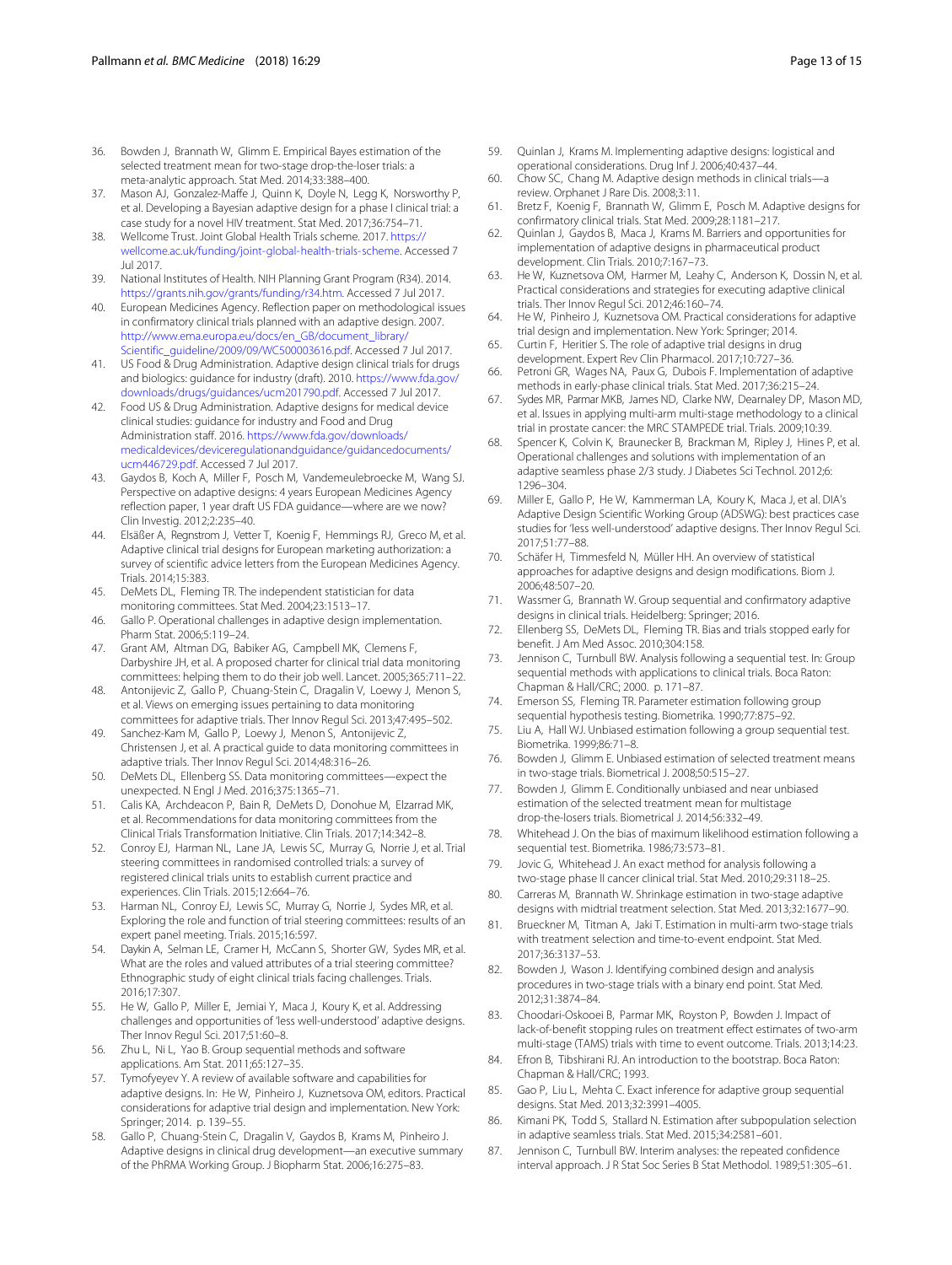- <span id="page-13-6"></span>88. Proschan MA, Hunsberger SA. Designed extension of studies based on conditional power. Biometrics. 1995;51:1315–24.
- <span id="page-13-7"></span>89. Kieser M, Friede T. Simple procedures for blinded sample size adjustment that do not affect the type I error rate. Stat Med. 2003;22: 3571–81.
- <span id="page-13-8"></span>90. Żebrowska M, Posch M, Magirr D. Maximum type I error rate inflation from sample size reassessment when investigators are blind to treatment labels. Stat Med. 2016;35:1972–84.
- <span id="page-13-9"></span>91. Bratton DJ, Parmar MKB, Phillips PPJ, Choodari-Oskooei B. Type I error rates of multi-arm multi-stage clinical trials: strong control and impact of intermediate outcomes. Trials. 2016;17:309.
- <span id="page-13-10"></span>92. Glimm E, Maurer W, Bretz F. Hierarchical testing of multiple endpoints in group-sequential trials. Stat Med. 2010;29:219–28.
- <span id="page-13-11"></span>93. Ye Y, Li A, Liu L, Yao B. A group sequential Holm procedure with multiple primary endpoints. Stat Med. 2013;32:1112–24.
- <span id="page-13-12"></span>94. Maurer W, Branson M, Posch M. Adaptive designs and confirmatory hypothesis testing. In: Dmitrienko A, Tamhane AC, Bretz F, editors. Multiple testing problems in pharmaceutical statistics. Boca Raton: Chapman & Hall/CRC; 2010.
- <span id="page-13-13"></span>95. Posch M, Koenig F, Branson M, Brannath W, Dunger-Baldauf C, Bauer P. Testing and estimation in flexible group sequential designs with adaptive treatment selection. Stat Med. 2005;24:3697–714.
- <span id="page-13-14"></span>96. Wason JMS, Stecher L, Mander AP. Correcting for multiple-testing in multi-arm trials: is it necessary and is it done? Trials. 2014;15:364.
- <span id="page-13-15"></span>97. Wang SJ, Hung HMJ, O'Neill R. Regulatory perspectives on multiplicity in adaptive design clinical trials throughout a drug development program. J Biopharm Stat. 2011;21:846–59.
- 98. European Medicines Agency. Guideline on multiplicity issues in clinical trials (draft). 2017. [http://www.ema.europa.eu/docs/en\\_GB/](http://www.ema.europa.eu/docs/en_GB/document_library/Scientific_guideline/2017/03/WC500224998.pdf) [document\\_library/Scientific\\_guideline/2017/03/WC500224998.pdf.](http://www.ema.europa.eu/docs/en_GB/document_library/Scientific_guideline/2017/03/WC500224998.pdf) Accessed 7 Jul 2017.
- <span id="page-13-16"></span>99. US Food & Drug Administration. Multiple endpoints in clinical trials: guidance for industry (draft). 2017. [https://www.fda.gov/downloads/](https://www.fda.gov/downloads/Drugs/GuidanceComplianceRegulatoryInformation/Guidances/UCM536750.pdf) [Drugs/GuidanceComplianceRegulatoryInformation/Guidances/](https://www.fda.gov/downloads/Drugs/GuidanceComplianceRegulatoryInformation/Guidances/UCM536750.pdf) [UCM536750.pdf.](https://www.fda.gov/downloads/Drugs/GuidanceComplianceRegulatoryInformation/Guidances/UCM536750.pdf) Accessed 7 Jul 2017.
- <span id="page-13-17"></span>100. Berry SM, Carlin BP, Lee JJ, Müller P. Bayesian adaptive methods for clinical trials. Boca Raton: Chapman & Hall/CRC; 2010.
- <span id="page-13-18"></span>101. Chevret S. Statistical methods for dose-finding experiments. Chichester: Wiley; 2006.
- <span id="page-13-19"></span>102. Cheung YK. Dose finding by the continual reassessment method. Boca Raton: Chapman & Hall/CRC; 2011.
- <span id="page-13-20"></span>103. Thall PF, Wathen JK. Practical Bayesian adaptive randomisation in clinical trials. Eur J Cancer. 2007;43:859–66.
- <span id="page-13-21"></span>104. Jansen JO, Pallmann P, MacLennan G, Campbell MK. Bayesian clinical trial designs: another option for trauma trials? J Trauma Acute Care Surg. 2017;83:736–41.
- <span id="page-13-22"></span>105. Kimani PK, Glimm E, Maurer W, Hutton JL, Stallard N. Practical guidelines for adaptive seamless phase II/III clinical trials that use Bayesian methods. Stat Med. 2012;31:2068–85.
- <span id="page-13-23"></span>106. Liu S, Lee JJ. An overview of the design and conduct of the BATTLE trials. Chin Clin Oncol. 2015;4:33.
- <span id="page-13-24"></span>107. Cheng Y, Shen Y. Bayesian adaptive designs for clinical trials. Biometrika. 2005;92:633–46.
- 108. Lewis RJ, Lipsky AM, Berry DA. Bayesian decision-theoretic group sequential clinical trial design based on a quadratic loss function: a frequentist evaluation. Clin Trials. 2007;4:5–14.
- <span id="page-13-25"></span>109. Ventz S, Trippa L. Bayesian designs and the control of frequentist characteristics: a practical solution. Biometrics. 2015;71:218–26.
- <span id="page-13-26"></span>110. Emerson SS, Kittelson JM, Gillen DL. Frequentist evaluation of group sequential clinical trial designs. Stat Med. 2007;26:5047–80.
- 111. Emerson SS, Kittelson JM, Gillen DL. Bayesian evaluation of group sequential clinical trial designs. Stat Med. 2007;26:1431–49.
- <span id="page-13-27"></span>112. Gsponer T, Gerber F, Bornkamp B, Ohlssen D, Vandemeulebroecke M, Schmidli H. A practical guide to Bayesian group sequential designs. Pharm Stat. 2014;13:71–80.
- <span id="page-13-28"></span>113. Stallard N, Whitehead J, Cleall S. Decision-making in a phase II clinical trial: a new approach combining Bayesian and frequentist concepts. Pharm Stat. 2005;4:119–28.
- 114. Dong G, Shih WJ, Moore D, Quan H, Marcella S. A Bayesian-frequentist two-stage single-arm phase II clinical trial design. Stat Med. 2012;31: 2055–67.
- <span id="page-13-29"></span>115. Hartley AM. Adaptive blinded sample size adjustment for comparing two normal means—a mostly Bayesian approach. Pharm Stat. 2012;11: 230–40.
- <span id="page-13-30"></span>116. Gallo P. Confidentiality and trial integrity issues for adaptive designs. Drug Inf J. 2006;40:445–50.
- <span id="page-13-31"></span>117. Broglio KR, Stivers DN, Berry DA. Predicting clinical trial results based on announcements of interim analyses. Trials. 2014;15:73.
- <span id="page-13-32"></span>118. Chow SC, Corey R, Lin M. On the independence of data monitoring committee in adaptive design clinical trials. J Biopharm Stat. 2012;22: 853–67.
- <span id="page-13-33"></span>119. Friede T, Henderson R. Exploring changes in treatment effects across design stages in adaptive trials. Pharm Stat. 2009;8:62–72.
- 120. Gallo P, Chuang-Stein C. What should be the role of homogeneity testing in adaptive trials? Pharm Stat. 2009;8:1–4.
- 121. Gonnermann A, Framke T, Großhennig A, Koch A. No solution yet for combining two independent studies in the presence of heterogeneity. Stat Med. 2015;34:2476–80.
- 122. Parker RA. Testing for qualitative interactions between stages in an adaptive study. Stat Med. 2010;29:210–18.
- <span id="page-13-34"></span>123. Wang SJ, Brannath W, Brückner M, Hung HMJ, Koch A. Unblinded adaptive statistical information design based on clinical endpoint or biomarker. Stat Biopharm Res. 2013;5:293–310.
- <span id="page-13-35"></span>124. Jüni P, Altman DG, Egger M. Systematic reviews in health care: assessing the quality of controlled clinical trials. BMJ. 2001;323:42–6.
- <span id="page-13-36"></span>125. Schulz KF, Altman DG, Moher D. CONSORT 2010 statement: updated guidelines for reporting parallel group randomised trials. BMJ. 2010;340: c332.
- <span id="page-13-37"></span>126. Bauer P, Einfalt J. Application of adaptive designs—a review. Biometrical J. 2006;48:493–506.
- 127. Detry MA, Lewis RJ, Broglio KR, Connor JT, Berry SM, Berry DA. Standards for the design, conduct, and evaluation of adaptive randomized clinical trials. Washington: Patient-Centered Outcomes Research Institute; 2012. [http://www.pcori.org/assets/Standards-for](http://www.pcori.org/assets/Standards-for-the-Design-Conduct-and-Evaluation-of-Adaptive-Randomized-Clinical-Trials.pdf)[the-Design-Conduct-and-Evaluation-of-Adaptive-Randomized-](http://www.pcori.org/assets/Standards-for-the-Design-Conduct-and-Evaluation-of-Adaptive-Randomized-Clinical-Trials.pdf)[Clinical-Trials.pdf.](http://www.pcori.org/assets/Standards-for-the-Design-Conduct-and-Evaluation-of-Adaptive-Randomized-Clinical-Trials.pdf) Accessed 7 Jul 2017.
- <span id="page-13-38"></span>128. Lorch U, O'Kane M, Taubel J. Three steps to writing adaptive study protocols in the early phase clinical development of new medicines. BMC Med Res Methodol. 2014;14:84.
- <span id="page-13-39"></span>129. Stevely A, Dimairo M, Todd S, Julious SA, Nicholl J, Hind D, et al. An investigation of the shortcomings of the CONSORT 2010 statement for the reporting of group sequential randomised controlled trials: a methodological systematic review. PLoS One. 2015;10:e0141104.
- <span id="page-13-40"></span>130. Dimairo M. The utility of adaptive designs in publicly funded confirmatory trials. 2016. [http://etheses.whiterose.ac.uk/13981.](http://etheses.whiterose.ac.uk/13981) Accessed 7 Jul 2017.
- <span id="page-13-41"></span>131. Nie L, Rubin EH, Mehrotra N, Pinheiro J, Fernandes LL, Roy A, et al. Rendering the 3 + 3 design to rest: more efficient approaches to oncology dose-finding trials in the era of targeted therapy. Clin Cancer Res. 2016;22:2623–9.
- <span id="page-13-42"></span>132. Adaptive Designs Working Group of the MRC Network of Hubs for Trials Methodology Research. A quick guide why not to use A+B designs. 2016. [https://www.methodologyhubs.mrc.ac.uk/files/6814/6253/2385/](https://www.methodologyhubs.mrc.ac.uk/files/6814/6253/2385/A_quick_guide_why_not_to_use_AB_designs.pdf) [A\\_quick\\_guide\\_why\\_not\\_to\\_use\\_AB\\_designs.pdf.](https://www.methodologyhubs.mrc.ac.uk/files/6814/6253/2385/A_quick_guide_why_not_to_use_AB_designs.pdf) Accessed 7 Jul 2017.
- <span id="page-13-5"></span>133. Cuffe RL, Lawrence D, Stone A, Vandemeulebroecke M. When is a seamless study desirable? Case studies from different pharmaceutical sponsors. Pharm Stat. 2014;13:229–37.
- <span id="page-13-43"></span>134. Jaki T. Multi-arm clinical trials with treatment selection: what can be gained and at what price? Clin Investig. 2015;5:393–9.
- <span id="page-13-44"></span>135. Coffey CS, Kairalla JA. Adaptive clinical trials: progress and challenges. Drugs R D. 2008;9:229–42.
- <span id="page-13-0"></span>136. Cole M, Stocken D, Yap C. A pragmatic approach to the design and calibration of a Bayesian CRM dose finding trial. Trials. 2015;16 Suppl2:P210.
- <span id="page-13-1"></span>137. Yap C, Billingham LJ, Cheung YK, Craddock C, O'Quigley J. Dose transition pathways: the missing link between complex dose-finding designs and simple decision making. Clin Cancer Res. 2017;23:7440–7.
- <span id="page-13-2"></span>138. Yap C, Craddock C, Collins G, Khan J, Siddique S, Billingham L. Implementation of adaptive dose-finding designs in two early phase haematological trials: clinical, operational, and methodological challenges. Trials. 2013;14 Suppl 1:O75.
- <span id="page-13-3"></span>139. Fisher AJ, Yonan N, Mascaro J, Marczin N, Tsui S, Simon A, et al. A study of donor ex-vivo lung perfusion in UK lung transplantation (DEVELOP-UK). J Heart Lung Transplant. 2016;35 Suppl 4:S80.
- <span id="page-13-4"></span>140. Sydes MR, Parmar MKB, Mason MD, Clarke NW, Amos C, Anderson J, et al. Flexible trial design in practice—stopping arms for lack-of-benefit